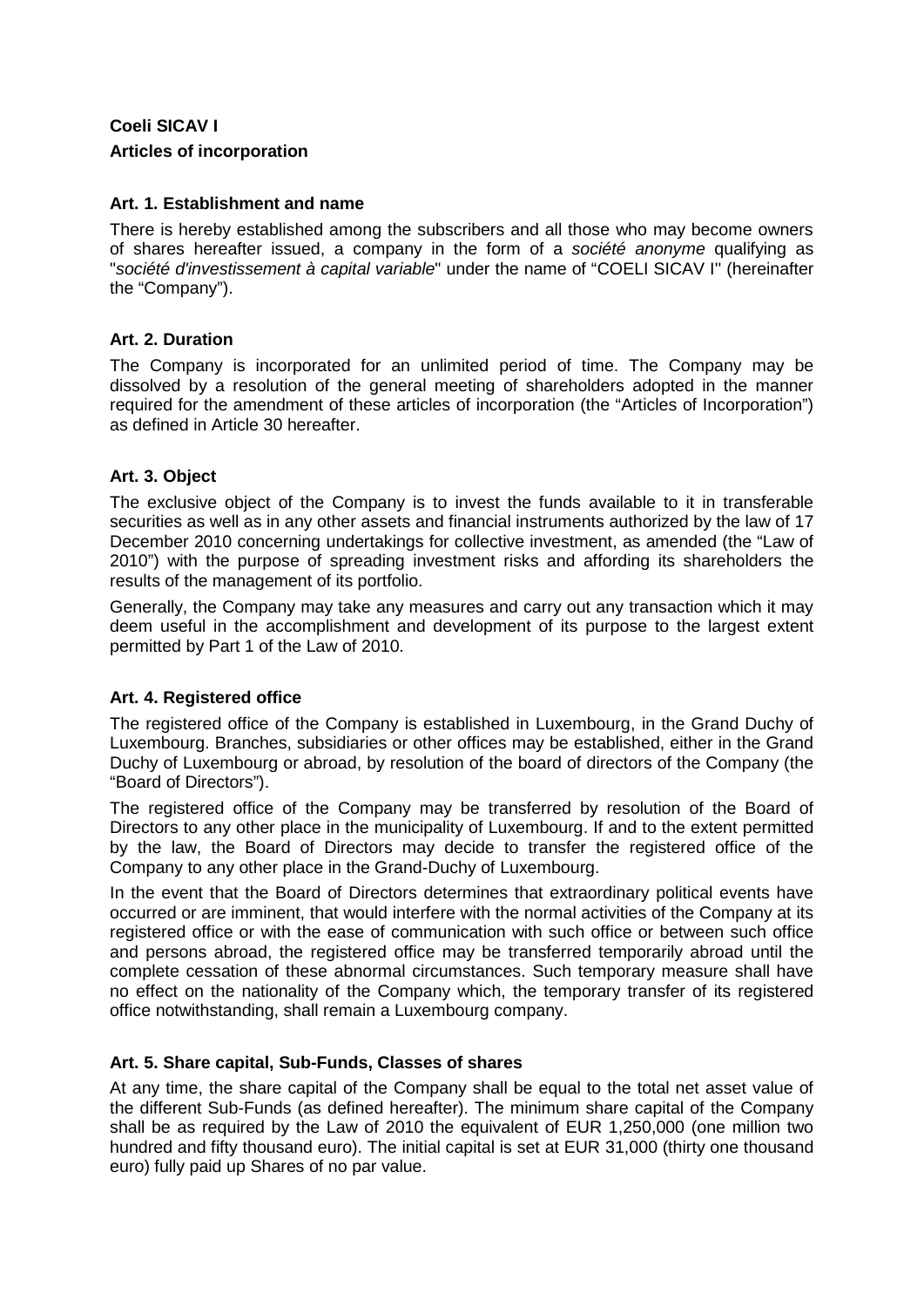As the Board of Directors shall determine, the capital of the Company, which has an umbrella structure, may be divided into different portfolios of securities and other assets permitted by law with specific investment objectives and various risk or other characteristics (the "Sub-Funds" and each a "Sub-Fund"). The Sub-Funds may be denominated in different currencies as the Board of Directors shall determine. With regard to third parties, there is no cross liability between Sub-Funds and each Sub-Fund shall be exclusively responsible for all liabilities reasonably attributable to it. Within each Sub-Fund, the Board of Directors may decide to issue different classes of Shares (the "Classes" and each a "Class") which may differ, inter alia, with respect to their charging structure, dividend policies, hedging policies, investment minima, currency of denomination or other specific features, as the Board of Directors may decide to issue. The Board of Directors may decide if and from what date Shares of any such Classes shall be offered for sale, those shares to be issued on the terms and conditions as shall be decided by the Board of Directors. Where the context so requires, references in these Articles of Incorporation to "Sub-Fund(s)" shall be references to "Class(es)".

The Company is incorporated with multiple sub-funds as provided for in article 181 of the Law of 2010. The assets of a specific Sub-Fund are exclusively available to satisfy the rights of creditors whose claims have arisen in connection with the creation, the operation or the liquidation of that Sub-Fund.

The proceeds of any issue of shares of a specific Class shall be invested in the Sub-Fund corresponding to that Class of shares, in various transferable securities, as well as in any other assets and financial instruments authorized by the Law of 2010 and according to the investment policy as determined by the Board of Directors for a given Sub-Fund, taking into account the investment restrictions foreseen by the Law of 2010 and regulations.

Consolidated accounts of the Company, including all Sub-Funds, shall be expressed in the reference currency of the share capital of the Company, the Euro.

### **Art. 6. Form of the shares**

The Board of Directors shall decide, for each Sub-Fund, whether to issue shares in bearer and/or registered form. In the case of registered shares, unless a shareholder elects to obtain share certificates, he will receive instead a confirmation of his shareholding.

In respect of bearer shares, certificates will be in such denominations as the board of directors shall decide.

Upon decision of the Board of Directors, fractions of shares may be issued for registered shares as well as bearer shares, which shall be registered to the credit of the shareholders' securities account at the custodian bank or at correspondent banks dealing with the financial services of the shares of the Company. For each Sub-Fund, the Board of Directors shall restrict the number of decimals which shall be mentioned in the prospectus ("the Prospectus") of the Company. Portions of shares shall be issued with no voting rights but shall give right to a distribution of the net assets of the relevant Sub-Fund, if any, for the portion represented by these fractions.

All registered shares issued by the Company shall be entered in the register of shareholders which shall be kept by the Company or by one or more persons designated to this effect by the Company. The register of shareholders will indicate the name of each shareholder, his residence or elected domicile and the number of registered shares held by him. Every transfer of (a) registered share(s) shall be entered in the register of shareholders.

Every shareholder wishing to receive registered shares must provide the Company with one address to which all notices and announcements may be sent. This address shall be entered in the register of shareholders as the elected domicile. In the event that the shareholder does not provide such an address, a notice to this effect may be entered in the register of shareholders and the shareholder's address shall be deemed to be at the registered office of the Company until another address shall be provided to the Company by such Shareholder.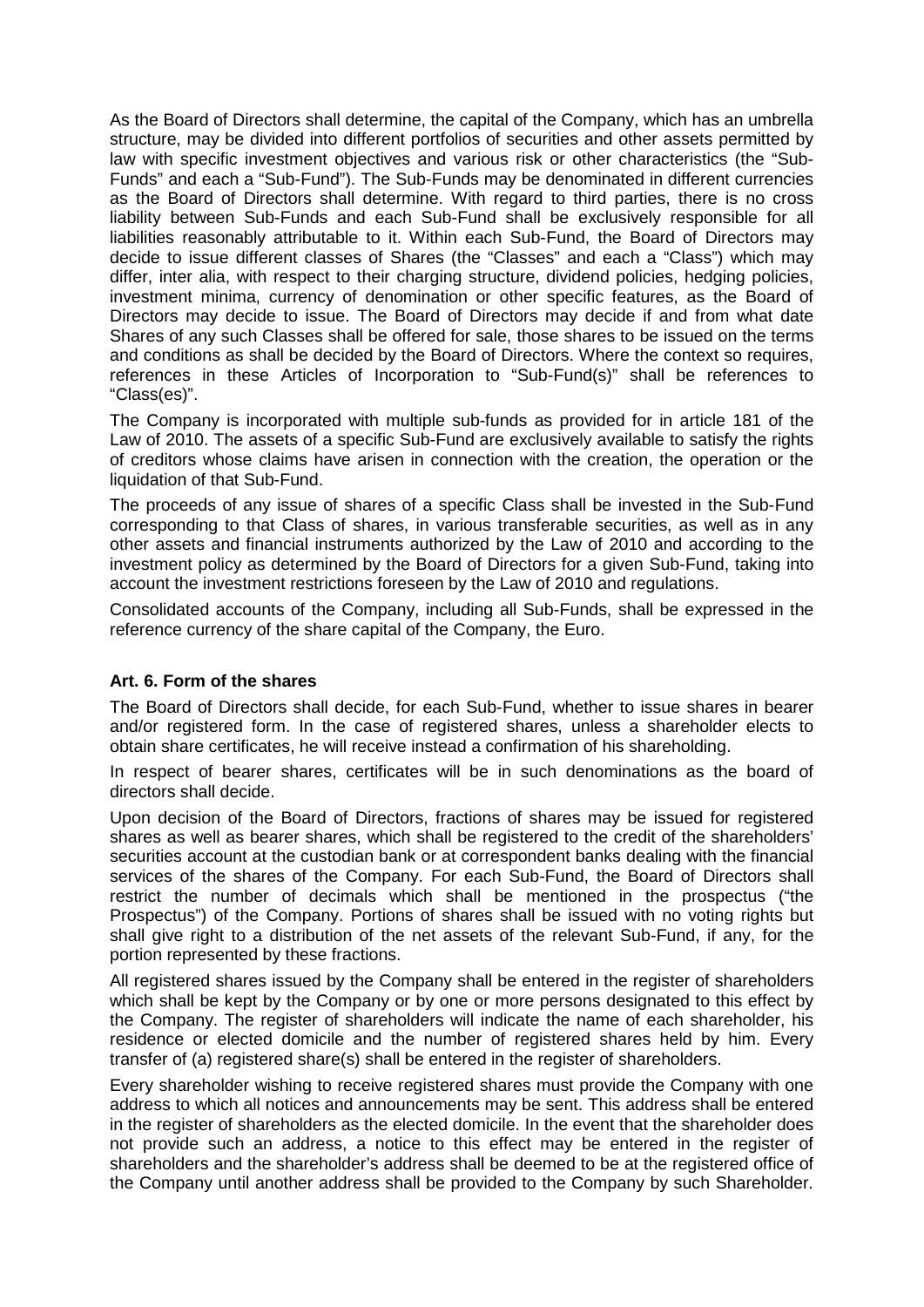A shareholder may at any time change his address as entered in the register of shareholders by means of a written notification sent to the registered office of the Company, or at such other address as may be set by the Company from time to time.

Bearer shares may at the request of the holder of such shares be converted, within such limits and conditions as may be determined by the Board of Directors, into registered shares and vice versa.

Such conversion may entail payment by the shareholder of the costs incurred for such exchange.

Before shares are issued in the form of bearer shares and before registered shares are converted into bearer shares, the Company may require, in a manner that the Board of Directors deems satisfactory, evidence that the issue or conversion of the shares shall not result in such shares being held by a "US person" (as defined hereafter).

Every share shall be fully paid-up.

The Company will recognise only one holder in respect of a share in the Company unless otherwise determined by the Board of Directors and disclosed in the Prospectus of the Company. In the event of joint ownership or bare ownership and usufruct, the Company may suspend the exercise of any right deriving from the relevant share or shares until one person shall have been designated to represent the joint owners or bear owners and usufructaries vis-à-vis the Company.

In the case of joint shareholders, the Company reserves the right to pay any redemption proceeds, distributions or other payments to the first registered holder only, whom the Company may consider to be the representative of all joint holders, or to all joint shareholders together, at its absolute discretion.

#### **Art. 7. Issue of shares**

The Board of Directors is authorized without limitation to issue at any time new and fully paidup shares in the Company without reserving to existing shareholders of the Company any preferential right to subscribe to shares to be issued.

The Board of Directors may reduce the frequency at which shares shall be issued in a Sub-Fund. The Board of Directors may, in particular, decide that shares of a Sub-Fund shall only be issued during one or several determined periods or at such other frequency as provided for in the Prospectus of the Company, but at least twice a month.

Whenever the Company offers shares for subscription, the subscription price per share shall be equal to the net asset value per share of the relevant class (the "Net Asset Value"), as determined in compliance with Article 12 hereunder, on the applicable valuation day (the "Valuation Day") (as defined in the Prospectus of the Company). Such price may be increased by any applicable sales commissions as described in the Prospectus of the Company. The subscription price so determined shall be payable as stipulated in the Prospectus of the Company.

Subscription requests may be suspended under the terms and in accordance with the provisions of Article 14 of these Articles of Incorporation.

The Board of Directors may delegate to any director, officer or any duly authorized agent the power to accept subscriptions, to receive in payment the subscription price of new shares to be issued and to deliver them to the shareholders.

In the event that the subscription price of the shares to be issued will not be paid by the shareholder concerned, the Company may cancel the issue of such shares thereby reserving the right to claim expenses and commissions in relation to such issue.

The Company may accept to issue shares against a contribution in kind of securities in compliance with the conditions set forth by Luxembourg law and in particular, the obligation to deliver a valuation report by the auditor of the Company if and to the extent required by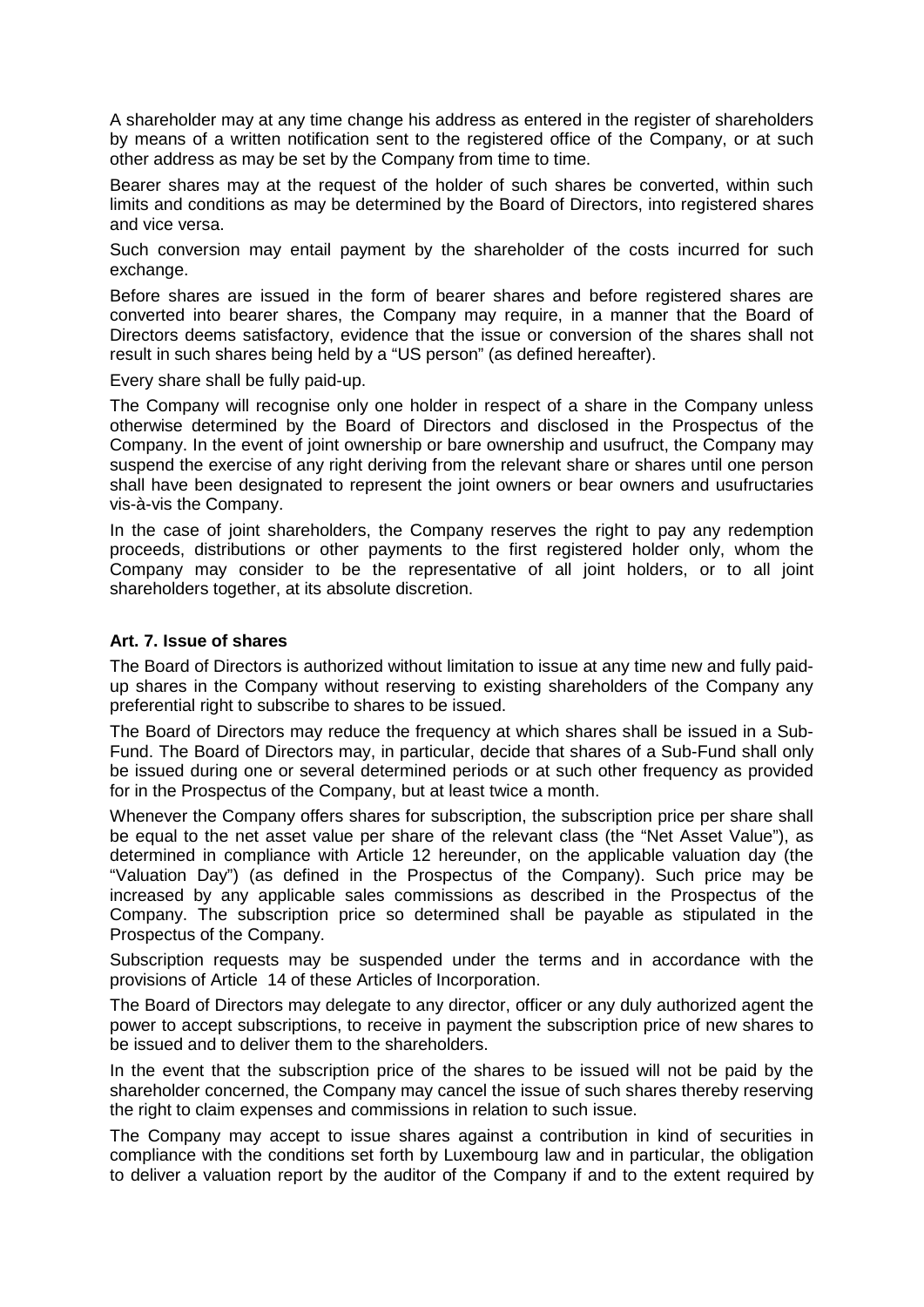Luxembourg law or by the board of directors of the Company, and provided that such securities comply with the investment objectives, policies and restrictions of the relevant Sub-Fund.

### **Art. 8. Redemption of shares**

Any shareholder may request the Company to redeem all or part of his shares in accordance with the requirements set forth by the Board of Directors in the Prospectus of the Company and within the limits provided by the Law of 2010 and by these Articles of Incorporation.

Unless otherwise provided for in the sales documents, any shareholder may request the redemption of all or part of his shares by the Company under the terms, conditions and limits set forth by the Board in the sales documents and within the limits provided by law and these Articles. Any redemption request must be filed by such shareholder in written form, subject to the conditions set out in the sales documents of the Company, at the registered office of the Company or with any other person or entity appointed by the Company as its agent for redemption of shares, together with the delivery of the certificate(s) for such shares in proper form (if issued).

The redemption price per share shall be payable within a period as determined by the Board of Directors and mentioned in the Prospectus of the Company, in accordance with a policy determined by the Board of Directors from time to time, provided that the redemption form have been received by the Company subject to the provisions hereunder.

The redemption price shall be equal to the Net Asset Value per share of the relevant Class, as determined by the provisions of Article 12 of these Articles of Incorporation less any redemption charges and/or commissions at the rate as may be provided by the Prospectus of the Company. The redemption price may be rounded up or down to the nearest unit of the relevant currency as the Board of Directors shall determine. From the redemption price there may further be deducted any deferred sales charge if such shares form part of a Class in respect of which a deferred sales charge has been contemplated in the sales documents.

The Board may determine the notice period, if any, required for lodging any redemption request of any specific Class or Classes.

The Board may delegate to any duly authorised director or officer of the Company or to any other duly authorised person, the duty of accepting requests for redemption and effecting payment in relation thereto.

If, as a result of any request for redemption, the number or the total Net Asset Value of shares held by a shareholder in a Class of shares shall fall below such number or such value as determined by the Board of Directors and disclosed in the Prospectus of the Company from time to time, the Company may request such shareholder to redeem the total number or the full amount of his shares belonging to such Class of shares.

The Company may accept to deliver transferable securities and money market instruments against a request for redemption in kind, provided that the relevant shareholder formally agrees to such delivery, that all Luxembourg law provisions have been respected, and in particular the obligation to present an evaluation report from the auditor of the Company. The value of such transferable securities and money market instruments shall be determined according to the principle used for the calculation of the Net Asset Value. The Board of Director must make sure that the redemption in kind of such shares shall not be detrimental to the other shareholders of the Company. The specific costs for such redemptions in kind, in particular the costs of the special audit report, will have to be borne by the shareholder requesting the redemption in kind or by a third party, but will not be borne by the Company unless the Board considers that the redemption in kind is in the interest of the Company or made to protect the interests of the Company.

All redeemed shares of the Company shall be cancelled.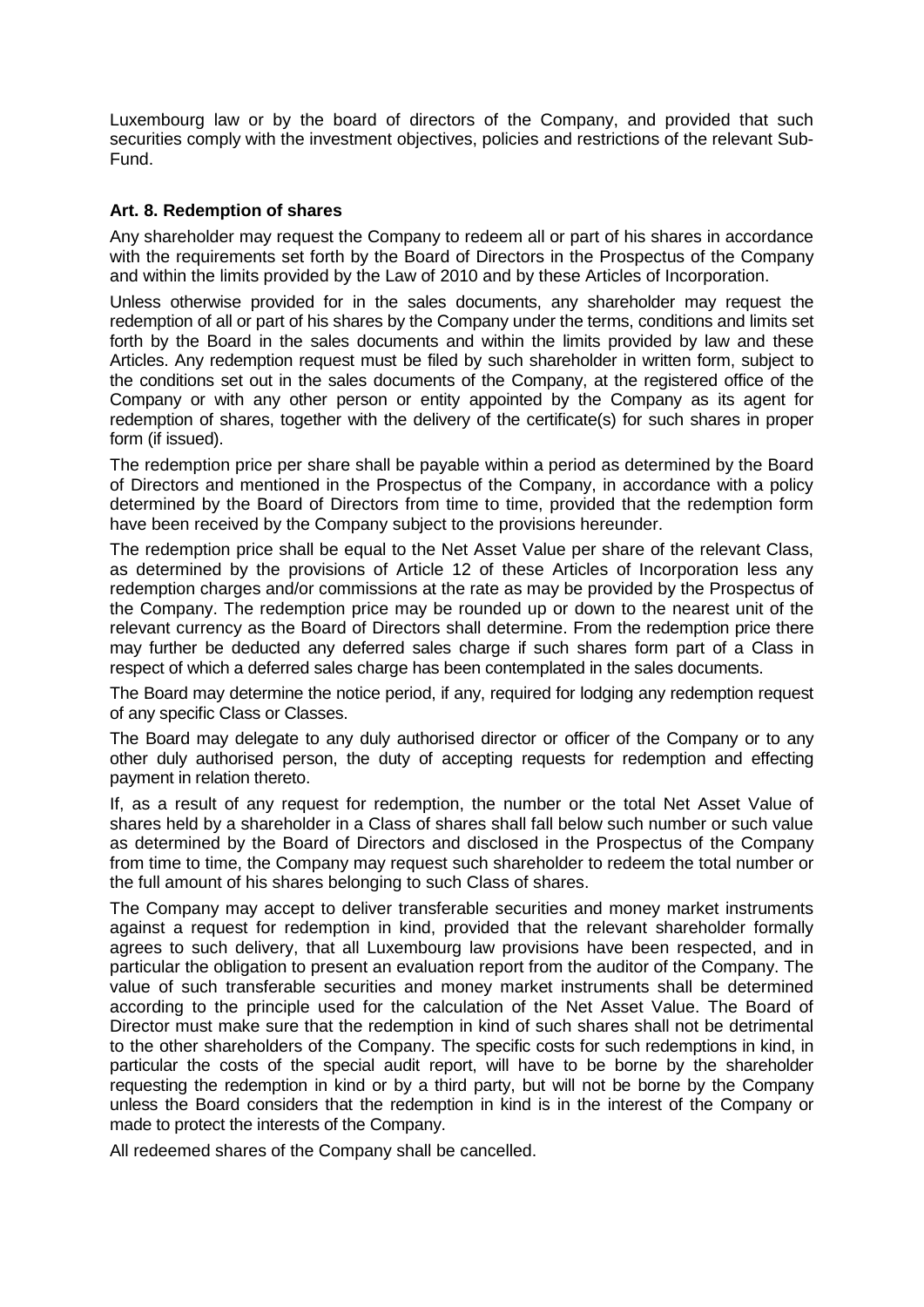No redemption or conversion by a single shareholder may, unless otherwise decided by the Board, be for an amount of less than that of the minimum holding amount as determined from time to time by the Board.

If a redemption or conversion would reduce the value of the holdings of a single shareholder of shares of one Sub-Fund or Class below the minimum holding amount as the Board shall determine from time to time, then such shareholder may be deemed to have requested the redemption or conversion, as the case may be, of all his shares of such Sub-Fund or Class.

The Board may in its absolute discretion compulsory redeem or convert any holding with a value of less than the minimum holding amount to be determined from time to time by the Board and to be published in the sales documents of the Company.

Redemption requests may be suspended under the terms and in accordance with the provisions of Article 14 of these Articles of Incorporation.

If the aggregate total number of redemption/conversion requests received for one relevant Sub-Fund at a given Valuation Day exceeds a percentage of the Net Asset Value of the concerned Sub-Fund as determined by the Board of Directors and set out in the Prospectus of the Company, the Board of Directors may decide to proportionally reduce and/or postpone such redemption/conversion requests, so as to reduce the number of shares redeemed/converted as at that day down to the relevant percentage of the Net Asset Value of the concerned Sub-Fund. Any redemption/conversion request so reduced or postponed shall be received in priority to other redemption/conversion requests received at the next applicable Valuation Day, subject to the above mentioned limit of the relevant percentage % of the Net Asset Value.

In normal circumstances the Board of Directors will maintain an adequate level of liquid assets in every Sub-Fund in order to meet redemption requests.

### **Art. 9. Conversion of shares**

Except when specific restrictions are decided by the Board of Directors and mentioned in the Prospectus of the Company, any shareholder is authorized to request the conversion within the same Sub-Fund or between Sub-Funds of all or part of his shares of one Class into shares of the same or of another Class.

The price for the conversion of shares shall be calculated at the Net Asset Value by reference to the two relevant Classes, on the same Valuation Day and taking into account of the conversion charges, if any, applicable to the relevant Classes.

The Board of Directors may set such restrictions that it shall deem necessary as to the frequency, terms and conditions of conversions of shares.

If, as a result of a conversion of shares, the number or the total Net Asset Value of the shares held by a shareholder in a specific Class of shares should fall under such number or such value as determined by the Board of Directors, the Company may request that such shareholder convert all of his shares of such Class. The shares which have been converted shall be cancelled.

Conversion requests may be suspended under the terms and in accordance with the provisions of Article 14 of these Articles of Incorporation.

### **Art. 10. Restrictions to the ownership of shares in the Company**

The Company may restrict or prevent the ownership of shares in the Company to any individual person or legal entity if such ownership is a breach of the Law or is in other ways jeopardizing the Company.

More specifically, the Company shall have the power to restrict or prevent the ownership of shares by any person, firm or corporate body, if in the opinion of the Company such holding may be detrimental to the Company, if it may result in a breach of any law or regulation,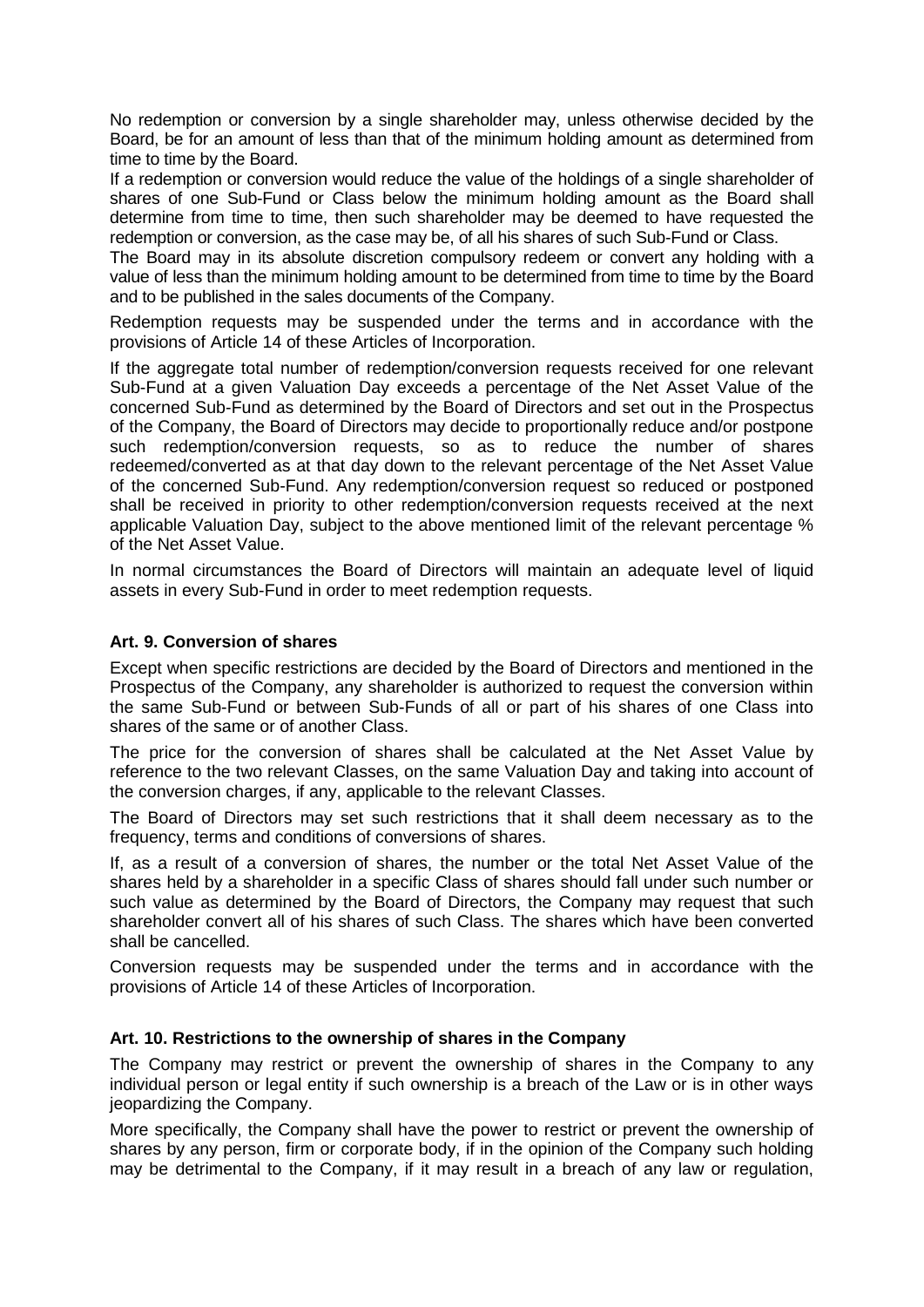whether Luxembourg or foreign, or if as a result thereof the Company may become exposed to tax disadvantages or other financial disadvantages that it would not have otherwise incurred (such persons, firms or corporate bodies to be determined by the Board of Directors being herein referred to as "**Prohibited Persons**"). For such purposes the Company may:

A) decline to issue shares and register the transfer of shares where it results or may result that the issue, or the transfer of such share would lead to the beneficial ownership of such shares by a Prohibited Persons;

B) request any person who is entered in the shareholders' register, or any other person who wishes to register the transfer of shares, to provide the Company with all the necessary information which it shall deem appropriate and supported by affidavit in order to determine whether or not these shares are owned or shall be owned by Prohibited Persons,

C) decline to accept the vote of any Prohibited Person or any person who is precluded from holding shares in the Company at any meeting of shareholders of the Company;

D) proceed with a compulsory redemption of all or part of such shares if it appears that a Prohibited Person, whether alone or together with other persons, is the owner of shares in the Company or has provided the Company with forged certificates and guarantees or has omitted to provide the information and guarantees as determined by the Board of Directors. In this event, the following procedure shall be applied:

1) The Company shall send a notice (the "Redemption Notice") to the shareholder entered in the register as the owner of the shares; the Redemption Notice shall specify the shares to be redeemed, the redemption price to be paid and the place at which the redemption price is payable. The Redemption Notice shall be sent by registered mail addressed to the shareholder's last known address or to the address entered in the register of the shareholders. Immediately after the close of business on the date specified in the Redemption Notice, the shareholder shall cease to be the owner of the shares mentioned in such notice, his name shall no longer appear in the shareholders' register and the relevant shares shall be cancelled. The said shareholder shall thereupon forthwith obliged to deliver to the Company the share certificate or certificates (if issued) representing the shares specified in the Redemption Notice.

2) The price at which the shares mentioned in the Redemption Notice shall be redeemed, shall be an amount equal to the net asset value of the shares of the Company according to Article 12 hereof, less any redemption charge payable in respect thereof.

Where it appears that, due to the situation of the shareholder, payment of the redemption price by the Company, any of its agents and/or any other intermediary may result in either the Company, any of its agents and/or any other intermediary to be liable to a foreign authority for the payment of taxes or other administrative charges, the Company may further withhold or retain, or allow any of its agents and/or other intermediary to withhold or retain, from the Redemption Price an amount sufficient to cover such potential liability until such time that the shareholder provide the Company, any of its agents and/or any other intermediary with sufficient comfort that their liability shall not be engaged, it being understood (i) that in some cases the amount so withheld or retained may have to be paid to the relevant foreign authority, in which case such amount may no longer be claimed by the shareholder, and (ii) that potential liability to be covered may extend to any damage that the Company, any of its agents and/or any other intermediary may suffer as a result of their obligation to abide by confidentiality rules;

3) Payment of the redemption price shall be made to the shareholder appearing as the owner of the shares in the currency of denomination of the relevant Sub-Fund or Class except in times of exchange rates restrictions, and such price shall be deposited with a bank in Luxembourg or elsewhere (as specified in the Redemption Notice). Such bank shall thereafter transfer such price to the relevant shareholder as indicated in the Redemption Notice.

Upon payment of the price pursuant to these conditions, no person interested in the shares specified in the Redemption Notice shall have any future interest in these shares and shall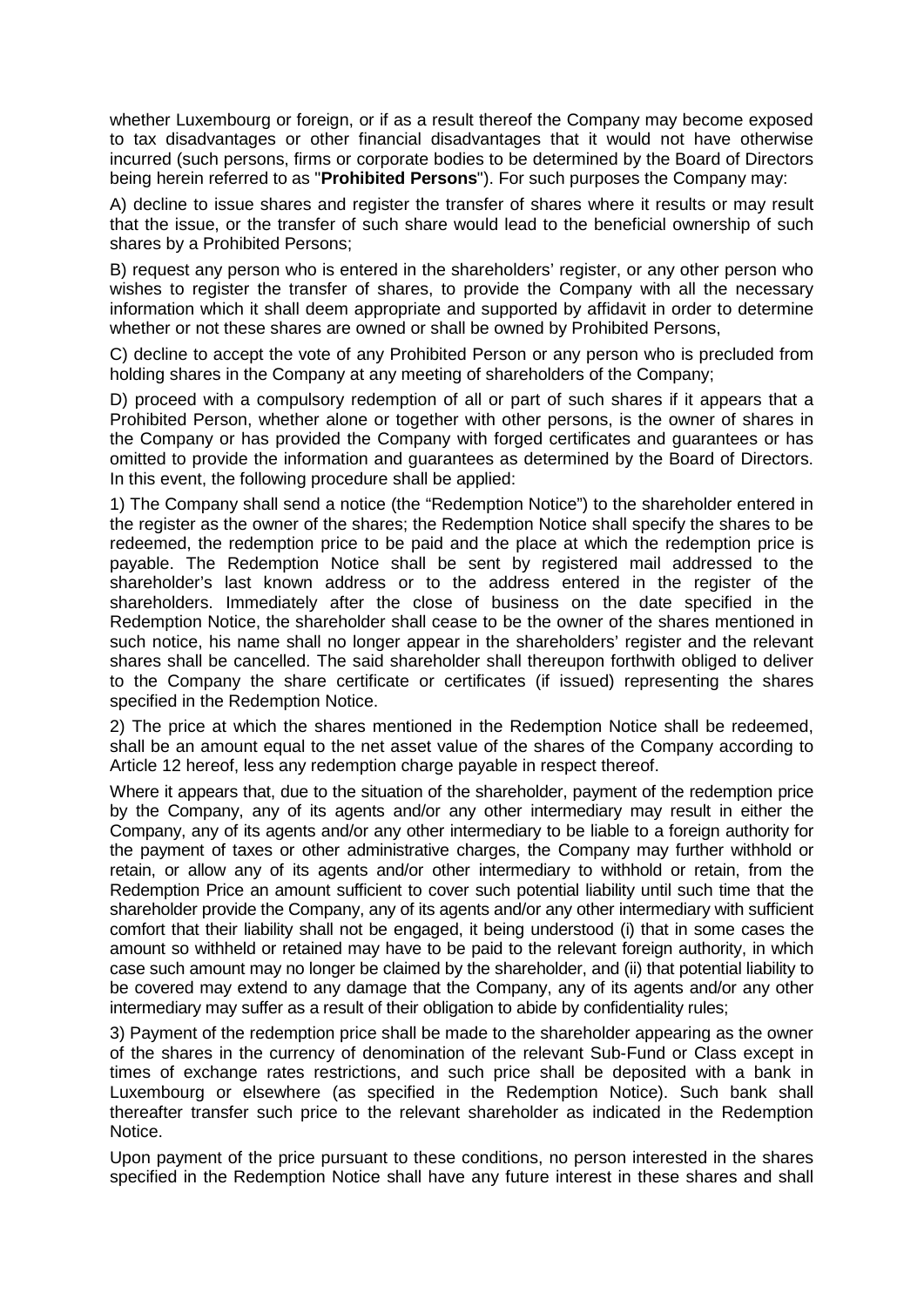have no power to make any claim against the Company and its assets, except the right for the shareholder appearing as the owner thereof to receive the price deposited (with no interest) at the bank.

4) The exercise by the Company of the powers conferred by the present Article shall not be questioned or invalidated in any case, on the ground that there is insufficient evidence of ownership of shares or that a share was owned by another person than appeared to the Company when sending the Redemption Notice, provided that the Company exercised its powers in good faith.

"Prohibited Person" as used herein does neither include any subscriber to shares of the Company issued in connection with the incorporation of the Company while such subscriber holds such shares nor any securities dealer who acquires shares with a view to their distribution in connection with an issue of shares by the Company.

U.S. Persons as defined in these Articles and in the Memorandum may constitute a specific category of Prohibited Persons.

Where it appears to the Company that any Prohibited Person is a U.S. Person, who either alone or in conjunction with any other person is a legal or beneficial owner of shares, the Company may compulsorily redeem or cause to be redeemed from any shareholder all shares held by such shareholder without delay, notably if the U.S. Person fails to provide the Company with any information the Company requests in relation to any legal reporting obligation of the Company. In such event, Clause D (1) here above shall not apply.

"U.S. person" shall mean citizens or residents of the USA, a partnership organized or existing in any state, territory or possession of the USA or other areas subject to its jurisdiction, an estate or trust the income of which is subject to United States federal income tax regardless of its source, or any corporation or other entity organized under the law of or existing in the USA or any state, territory or possession thereof or other areas subject to its jurisdiction.In addition to the foregoing, the Board of Directors may restrict the issue and transfer of Shares of a Sub-Fund to the institutional investors within the meaning of Article 174 (2) of the Law of 2010 ("Institutional Investor(s)"). The Board of Directors may, at its discretion, delay the acceptance of any subscription application for Shares of a Sub-Fund reserved for Institutional Investors until such time as the Company has received sufficient evidence that the applicant qualifies as an Institutional Investor. If it appears at any time that a holder of Shares of a Sub-Fund reserved to Institutional Investors is not an Institutional Investor, the Board of Directors will convert the relevant Shares into Shares of a Sub-Fund which is not restricted to Institutional Investors (provided that there exists such a Sub-Fund with similar characteristics) or compulsorily redeem the relevant Shares in accordance with the provisions set forth above in this Article. The Board of Directors will refuse to give effect to any transfer of Shares and consequently refuse for any transfer of Shares to be entered into the register of shareholders in circumstances where such transfer would result in a situation where Shares of a Sub-Fund restricted to Institutional Investors would, upon such transfer, be held by a person not qualifying as an Institutional Investor. In addition to any liability under applicable law, each shareholder who does not qualify as an Institutional Investor, and who holds Shares in a Sub-Fund restricted to Institutional Investors, shall hold harmless and indemnify the Company, the Board of Directors, the other shareholders of the relevant Sub-Fund and the Company's agents for any damages, losses and expenses resulting from or connected to such holding circumstances where the relevant shareholder had furnished misleading or untrue documentation or had made misleading or untrue representations to wrongfully establish its status as an Institutional Investor or has failed to notify the Company of its loss of such status.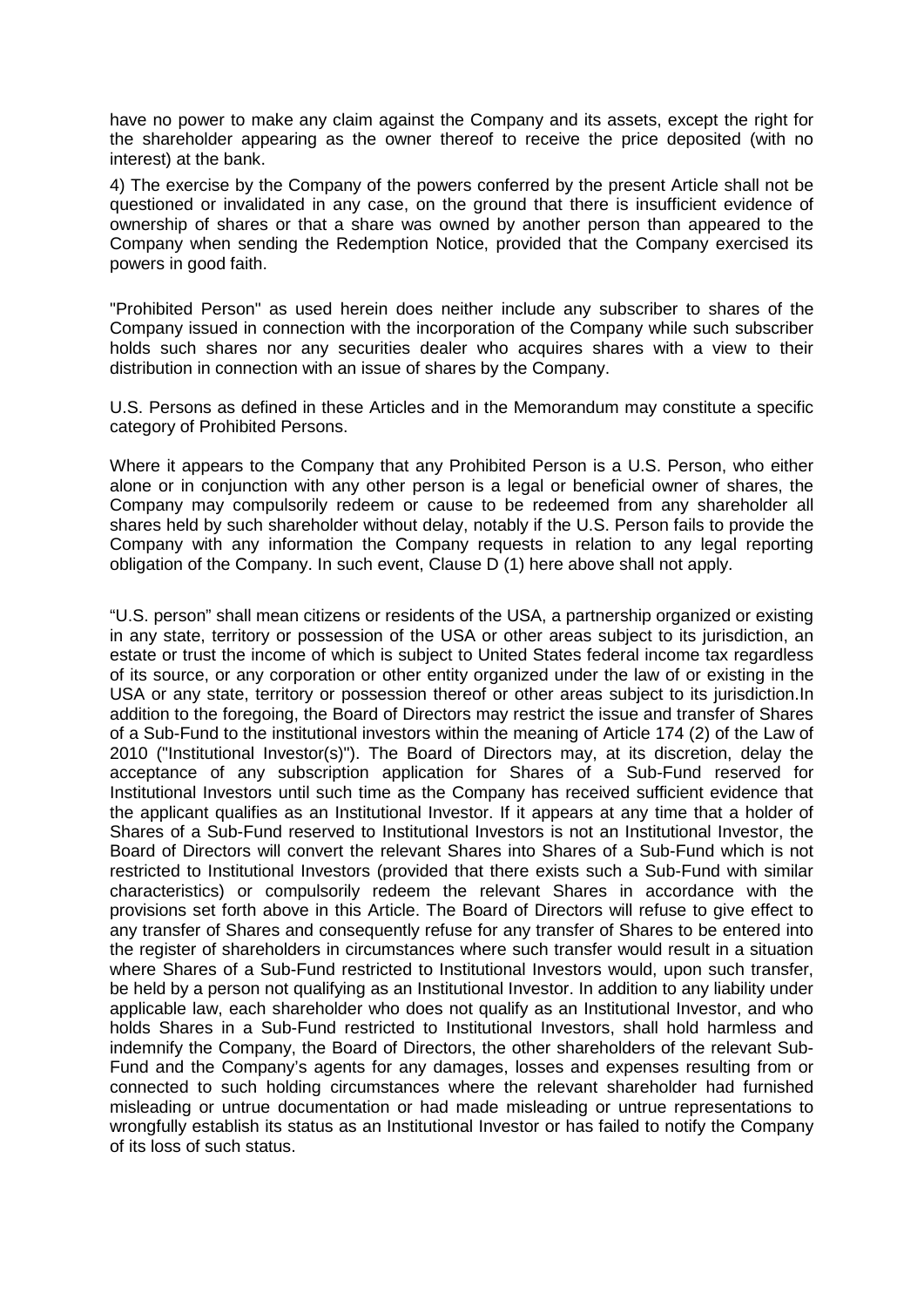### **Art. 11. Termination and merger of Sub-Funds or Classes**

A Sub-Fund or a Class may be terminated by resolution of the Board of Directors under the following circumstances:

- if the Net Asset Value of a Sub-Fund or a Class is below a level at which the Board of Directors considers that its management may not be easily ensured; or

- in the event of special circumstances beyond its control, such as political, economic, or military emergencies; or

-if the Board of Directors should conclude, in light of prevailing market or other conditions, including conditions that may adversely affect the ability of a Sub-Fund or a Class to operate in an economically efficient manner, and with due regard to the best interests of shareholders, that a Sub-Fund or a Class should be terminated.

A) In such event, the assets of the Sub-Fund or the Class shall be realized, the liabilities discharged and the net proceeds of realization distributed to shareholders in proportion to their holding of shares in that Sub-Fund or Class against such evidence of discharge as the Board of Directors may reasonably require. The Company shall send a notice to the shareholders of the relevant Sub-Fund or Class of shares before the effective date of such termination. Such notice shall indicate the reasons for such termination as well as the procedures to be enforced. Unless otherwise stated by the Board of Directors, shareholders of such Sub-Fund or Class of shares may continue to apply for the redemption or the conversion of their shares free of charge, but on the basis of the applicable Net Asset Value, taking into account the estimated liquidation expenses.

Notwithstanding the powers conferred to the Board of Directors by the preceding paragraph, the general meeting of shareholders of any one or all classes of shares issued in any Sub-Fund will, in any other circumstances, have the power, upon proposal from the Board of Directors, to redeem all the shares of the relevant class or classes and refund to the shareholders the net asset value of their shares (taking into account actual realization prices of investments and realization expenses) calculated on the Valuation Day at which such decision shall take effect. There shall be no quorum requirements for such general meeting of shareholders which shall decide by resolution taken by simple majority of those present or represented and voting at such meeting.

The assets that were not distributed to their owners upon redemption shall be deposited with the Caisse de Consignation in Luxembourg on behalf of their beneficiaries.

B)A Sub-Fund or a Class may merge with one or more other Sub-Funds or Classes by resolution of the Board of Directors if the Net Asset Value of a Sub-Fund or a Class is below at a level at which the Board of Directors considered that its management may not be easily ensured or in the event of changes or in the event of special circumstances beyond its control, such as political, economic, or military emergencies, or if the Board of Directors should conclude, in light of prevailing market or other conditions, including conditions that may adversely affect the ability of a Sub-Fund or a Class to operate in an economically efficient manner, and with due regard to the best interests of shareholders, that a Sub-Fund or a Class should be merged.

The notification of such decision shall be similar to the one described above in paragraph A of this Article (such notification shall, in addition, include the characteristics of the new Sub-Fund or Class). Every shareholder of the relevant Sub-Funds, or Classes shall have the opportunity of requesting the redemption or the conversion of his own shares without any cost during a period of one month before the effective date of the merger. At the end of the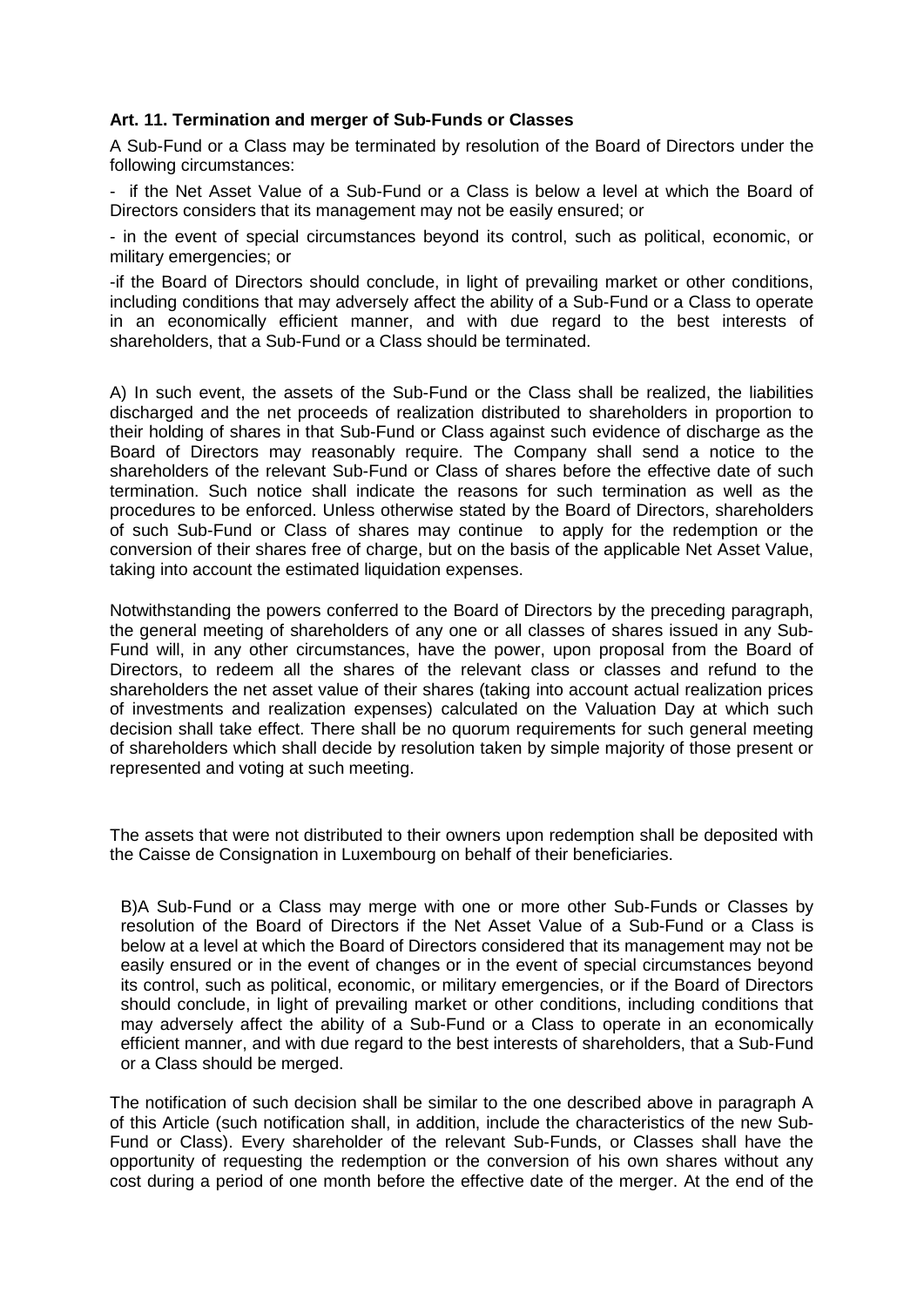one-month period, the decision shall bind all shareholders who have not used the possibility of requesting the redemption or conversion of their shares without any cost.

Notwithstanding the powers conferred to the Board of Directors by the preceding paragraph, a contribution of the assets and of the liabilities attributable to any Sub-Fund to another Sub-Fund within the Company may in any other circumstances be decided upon by a general meeting of the shareholders of the class or classes of shares issued in the Sub-Fund concerned for which there shall be no quorum requirements and which will decide upon such an amalgamation by resolution taken by simple majority of those present or represented and voting at such meeting.

- C) In the event that the Board of Directors believes it is required in the interests of the shareholders of the relevant Sub-Fund or that a change in the economic or political situation relating to the Sub-Fund concerned has occurred which would justify it, the reorganization of one Sub-Fund, by means of a division into two or more Sub-Funds, may be decided by the Board of Directors. Such decision will be notified in the same manner as described above under A) and in accordance with applicable laws and regulations.
- D) The Board of Directors may also decide to consolidate or split Classes or split or consolidate different Classes of shares within a Sub-Fund. Such decision will be notified in the same manner as described above under A) and in accordance with applicable laws and regulations.
- E) If within a Sub-Fund different Classes of shares have been issued as described in Article 5 of these Articles of Incorporation, the Board of Directors may decide that the shares of one Class be converted into shares of another Class at the time where the features applicable to the shares of a given Class are no more applicable to such Class. Such conversion shall be carried out without costs for the shareholders, based on the applicable Net Asset Values. Any shareholder of the relevant Class shall have the possibility to request for redemption of his shares without any cost for a period of one month before the effective date of such compulsory conversion.

### **Art. 12. Net Asset Value**

The Net Asset Value of the shares of each Sub-Fund and Class of shares of the Company as well as the issue and redemption prices shall be determined by the Company, or by any third party entrusted by the Company to calculate the Net Asset Value pursuant to a periodicity to be defined by the Board of Directors, but at least twice a month. Such Net Asset Value shall be calculated in the reference currency of the relevant Sub-Fund or Class or in any other currency as the Board of Directors may determine. The Net Asset Value shall be calculated by dividing the net assets of the relevant Sub-Fund by the number of shares issued in such Sub-Fund taking into account, if needed, the allocation of the net assets of this Sub-Fund into the various Classes of shares in this Sub-Fund (as described in Article 6 of these Articles).

The day on which the Net Asset Value shall be determined the ("Valuation Day") will be defined in the Prospectus of the Company.

I. The assets of the Company shall include:

1) all cash on hand or on deposit, including any interest accrued thereon;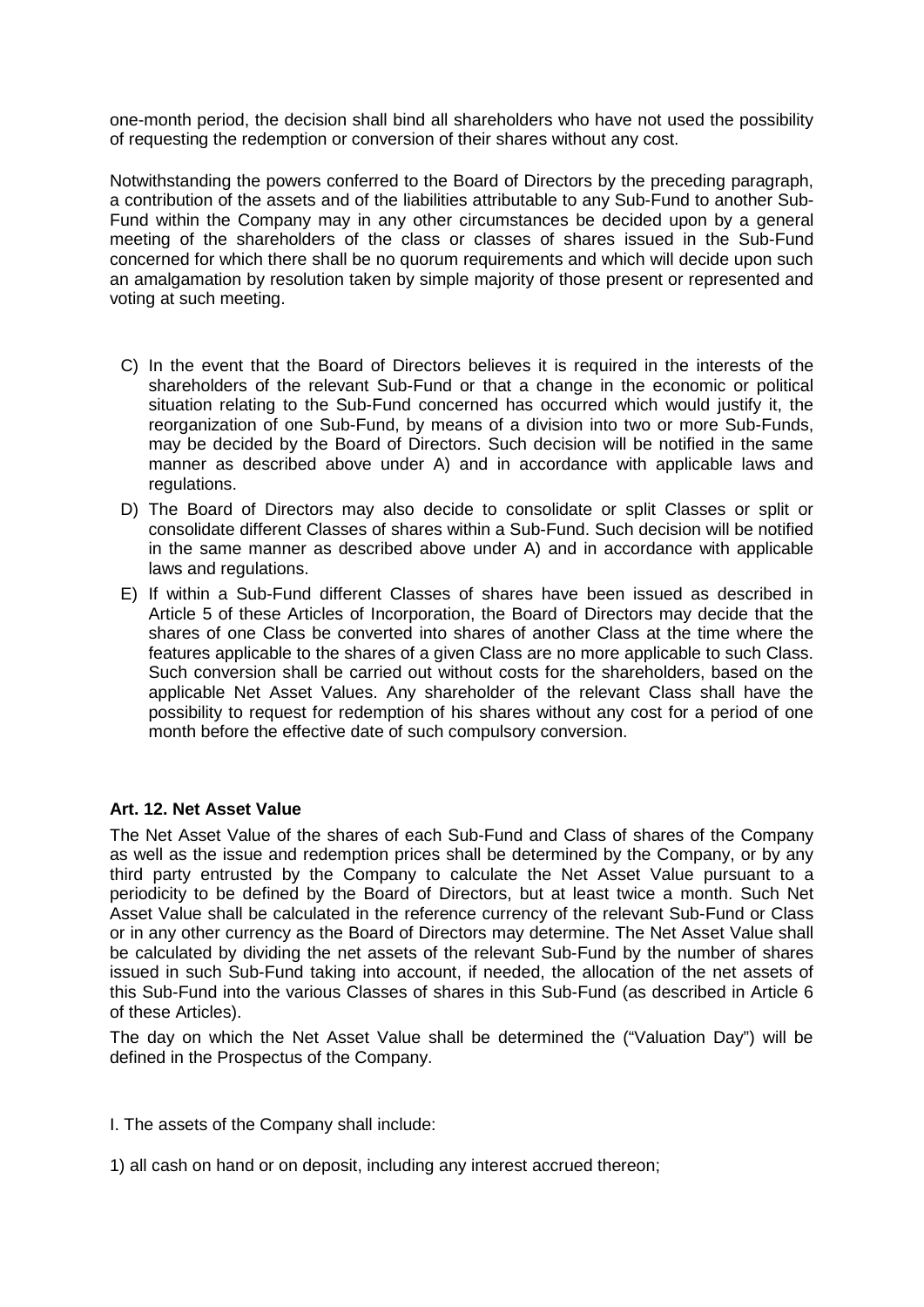2) all bills and demand notes payable and accounts receivable (including proceeds of securities sold but not delivered);

3) all bonds, time notes, certificates of deposit, shares, stock, debentures, debenture stocks, subscription rights, warrants, options and other securities, financial instruments and similar assets owned or contracted for by the Company (provided that the Company may make adjustments in a manner not inconsistent with paragraph (a) below with regards to fluctuations in the market value of securities caused by trading ex-dividends, ex-rights, or by similar practices);

4) all stock dividends, cash dividends and cash distributions receivable by the Company to the extent information thereon is reasonably available to the Company;

5) all interest accrued on any interest-bearing assets owned by the Company except to the extent that the same is included or reflected in the principal amount of such assets;

6) the preliminary expenses of the Company, including the cost of issuing and distributing shares of the Company, insofar as the same have not been written off;

7) all other assets of any kind and nature including expenses paid in advance.

The assets of each Sub-Fund shall be valued in the following manner :

1) The value of any cash on hand or on deposit, bills, demand notes and accounts receivables, prepaid expenses, dividends and interests matured but not yet received shall be represented by the par-value of these assets except however if it appears that such value is unlikely to be received. In the latter case, the value shall be determined by deducting a certain amount to reflect the true value of these assets.

2) The value of transferable securities, money market instruments and/or financial derivative instruments listed on an official Stock Exchange or dealt in on a regulated market which operates regularly and is recognized and open to the public (a "Regulated Market") as defined by laws and regulations in force is based on the latest known price and if such transferable securities are dealt in on several markets, on the basis of the latest known price on the main market for such securities. If in the opinion of the Board of Directors the latest known price is not representative, the value shall be determined based on a reasonably foreseeable sales price to be determined prudently and in good faith.

3) In the event that any transferable securities or/and money market instruments are not listed or dealt in on any stock exchange or any other Regulated Market operating regularly, recognized and open to the public as defined by laws and regulations in force, the value of such assets shall be assessed on the basis of their foreseeable sales price estimated prudently and in good faith.

4) The liquidating value of derivative contracts not traded on exchanges or on other Regulated Markets shall mean their net liquidating value determined by the Board of Directors in a fair and reasonable manner, on a basis consistently applied for each different variety of contracts. The liquidating value of futures, forward and options contracts traded on exchanges or on other Regulated Markets shall be based upon the last available settlement prices of these contracts on exchanges and Regulated Markets on which the particular futures, forward or options contracts are traded by the Company; provided that if a futures, forward or options contract could not be liquidated on the day with respect to which net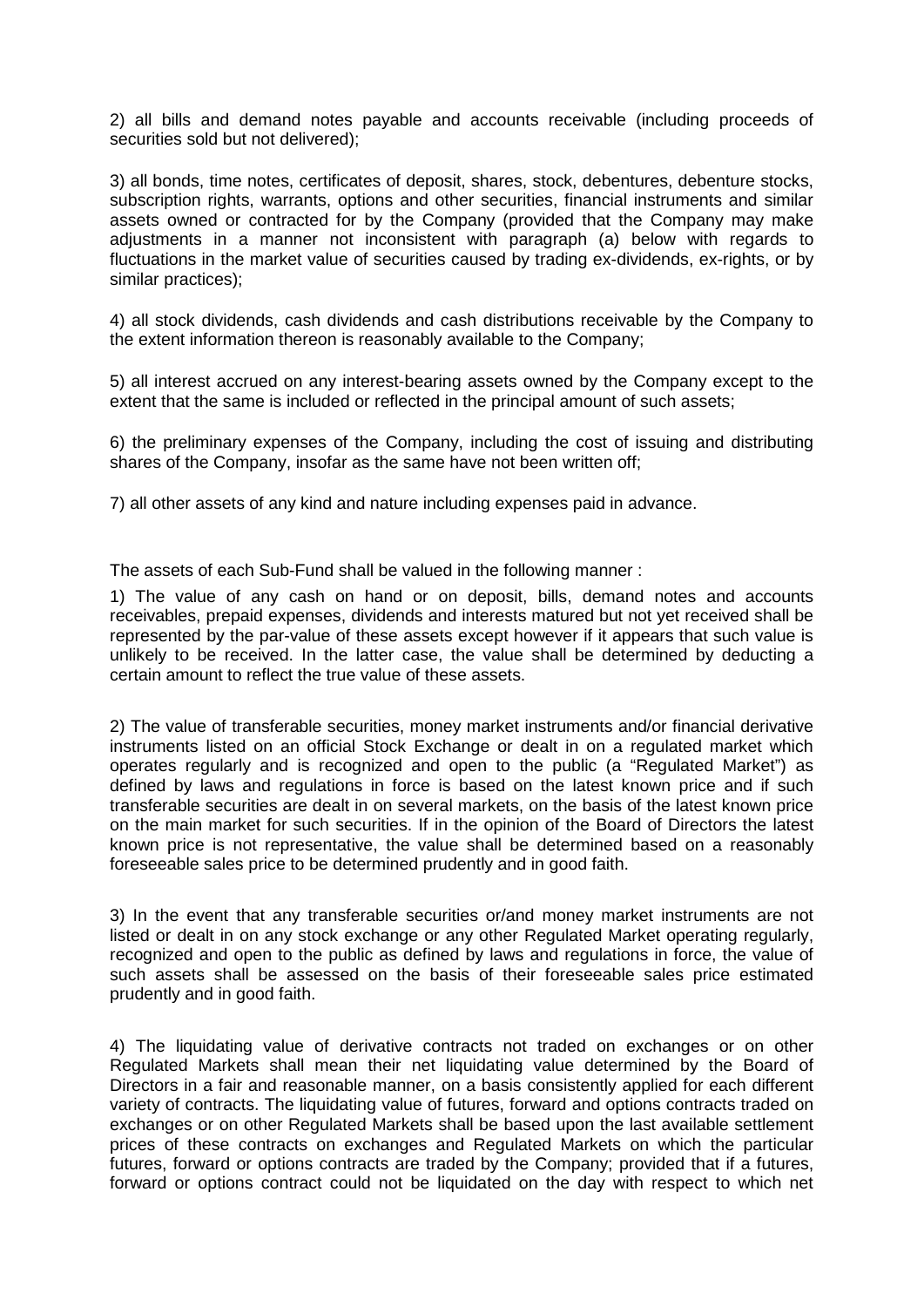assets are being determined, the basis for determining the liquidating value of such contract shall be such value as the Board of Directors may deem fair and reasonable.

5) Credit default swaps will be valued at their present value of future cash flows by reference to standard market conventions, where the cash flows are adjusted for default probability. Interest rate swaps will be valued at their market value established by reference to the applicable interest rates' curve. Other swaps will be valued at fair market value as determined in good faith pursuant to the procedures established by the board of directors and recognised by the auditor of the Company.

6) The value of money market instruments not listed or dealt in on any stock exchange or any other Regulated Market and with remaining maturity of less than 12 months and of more than 90 days is deemed to be the nominal value thereof, increased by any interest accrued thereon. Money market instruments with a remaining maturity of 90 days or less will be valued by the amortized cost method, which approximates market value.

7) Units of UCITS and/or other UCI will be evaluated at their last available net asset value per unit or, if such price is not representative of the fair market value of such assets, then the price shall be determined by the Board of Directors on a fair and equitable basis.

8) All other securities and other assets will be valued at fair market value as determined in good faith pursuant to procedures established by the Board of Directors.

The value of all assets and liabilities not expressed in the reference currency of a Sub-Fund will be converted into the reference currency of such Sub-Fund at rates last quoted by major banks. If such quotations are not available, the rate of exchange will be determined in good faith by or under procedures established by the Board of Directors.

The Board of Directors, or any appointed agent, at its sole discretion, may permit some other method of valuation to be used if it considers that such valuation better reflects the fair value of any asset of the Company.

Every other asset shall be assessed on the basis of the foreseeable realization value which shall be estimated prudently and in good faith.

II. The liabilities of the Company shall include:

1) all loans, bills and accounts payable;

2) all accrued interest on loans of the Company (including accrued fees for commitment for such loans);

3) all accrued or payable expenses (including but not limited to administrative expenses, management fees, including incentive fees -if any-, custodian fees, and corporate agents' fees);

4) all known liabilities, present and future, including all matured contractual obligations for payments of money or property, including the amount of any unpaid dividends declared by the Company;

5) an appropriate provision for future taxes based on capital and income to the Valuation Day as determined from time to time by the Company, and other reserves (if any) authorized and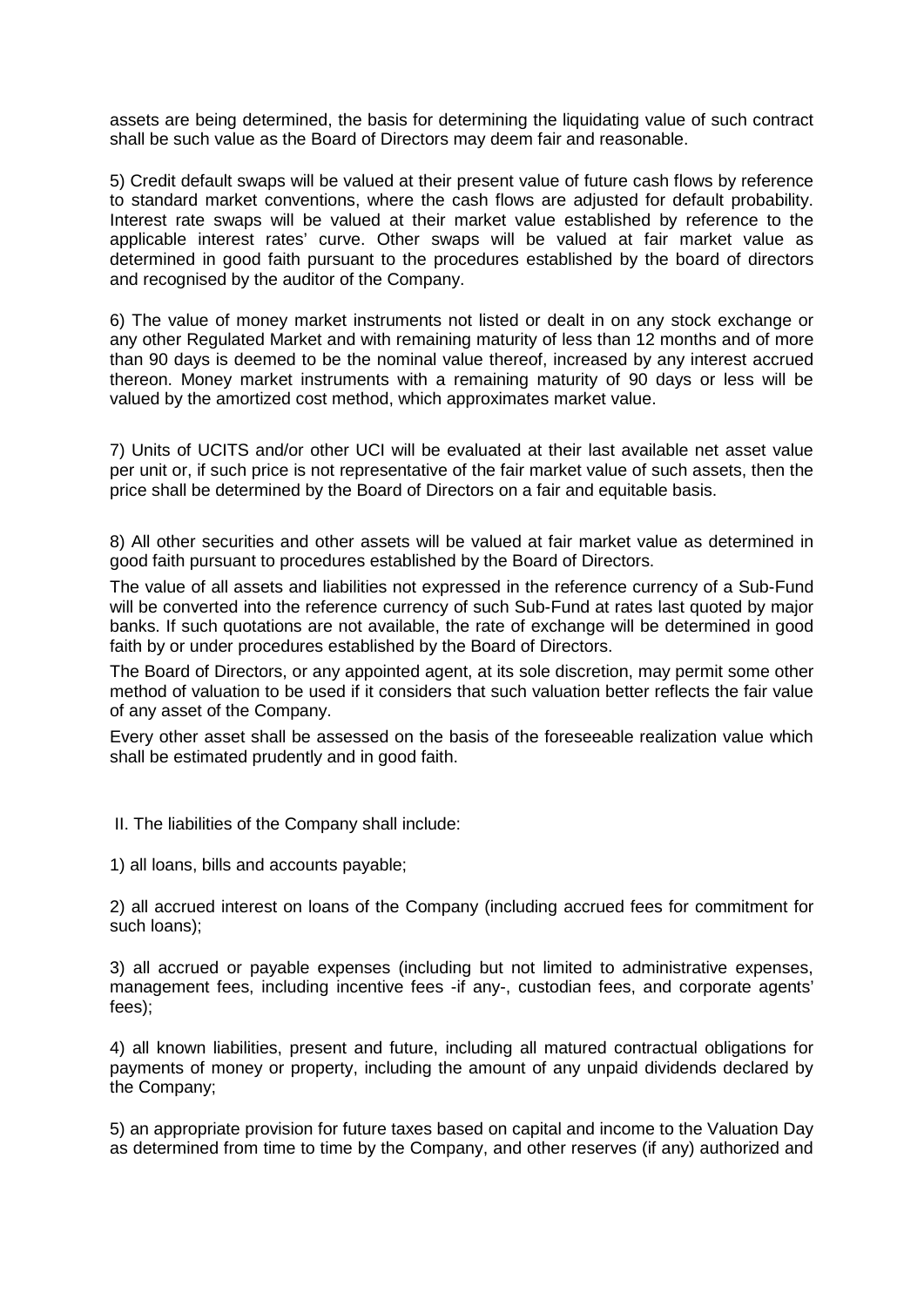approved by the Board of Directors, as well as such amount (if any) as the Board of Directors may consider appropriate.

6) all other liabilities of the Company of whatsoever kind and nature reflected in accordance with generally accepted accounting principles. In determining the amount of such liabilities the Company shall take into account all expenses payable by the Company which shall comprise but not be limited to fees (investment management fees and performance fees, if any) payable to its investment managers, fees and expenses payable to its Auditor and accountants, Custodian (as defined in Article 28 herein below) and its correspondents, administrative agent and paying agent, any listing agent, domiciliary agent, any distributor(s) and permanent representatives in places of registration, as well as any other agent employed by the Company, the remuneration of the Directors and officers of the Company and their reasonable out-of-pocket expenses, insurance coverage, and reasonable travelling costs in connection with board meetings, fees and expenses for legal and auditing services, any fees and expenses involved in registering and maintaining the registration of the Company with any governmental agencies or stock exchanges in the Grand Duchy of Luxembourg and in any other country, reporting and publishing expenses including the costs of preparing, printing, advertising and distributing Prospectuses, explanatory memoranda, periodical reports or registration statements, and the costs of any reports to shareholders, all taxes, duties, governmental and similar charges, the costs for the publication of the issue, conversion, if any, and redemption prices and all other operating expenses, the costs for the publication of the issue and redemption prices, including the cost of buying and selling assets, interest, bank charges and brokerage, postage, telephone and telex. The Company may accrue administrative and other expenses of a regular or recurring nature based on an estimated amount payable for yearly or other periods.

III. The assets shall be allocated as follows:

1) the proceeds from the issue of each Share are to be applied in the books of the relevant Sub-fund to the pool of assets established for such Sub-fund and the assets and liabilities and incomes and expenditures attributable thereto are applied to such Sub-Fund subject to the provisions set forth hereafter;

2) where any asset is derived from another asset, such asset will be applied in the books of the relevant Sub-fund from which such asset was derived, meaning that on each revaluation of such asset, any increase or diminution in value of such asset will be applied to the relevant Sub-Fund;

3) where the Company incurs a liability which relates to any asset of a particular Sub-Fund or to any action taken in connection with an asset of a particular Sub-Fund, such liability will be allocated to the relevant Sub-Fund;

4) where any asset or liability of the Company cannot be considered as being attributable to a particular Sub-Fund, such asset or liability will be allocated to all Sub-funds prorata to the Sub-fund's respective net asset value at their respective launch dates;

5) upon the payment of dividends to the Shareholders in any Sub-fund, the net asset value of such Sub-fund shall be reduced by the gross amount of such dividends.

IV. For the purpose of valuation under this article: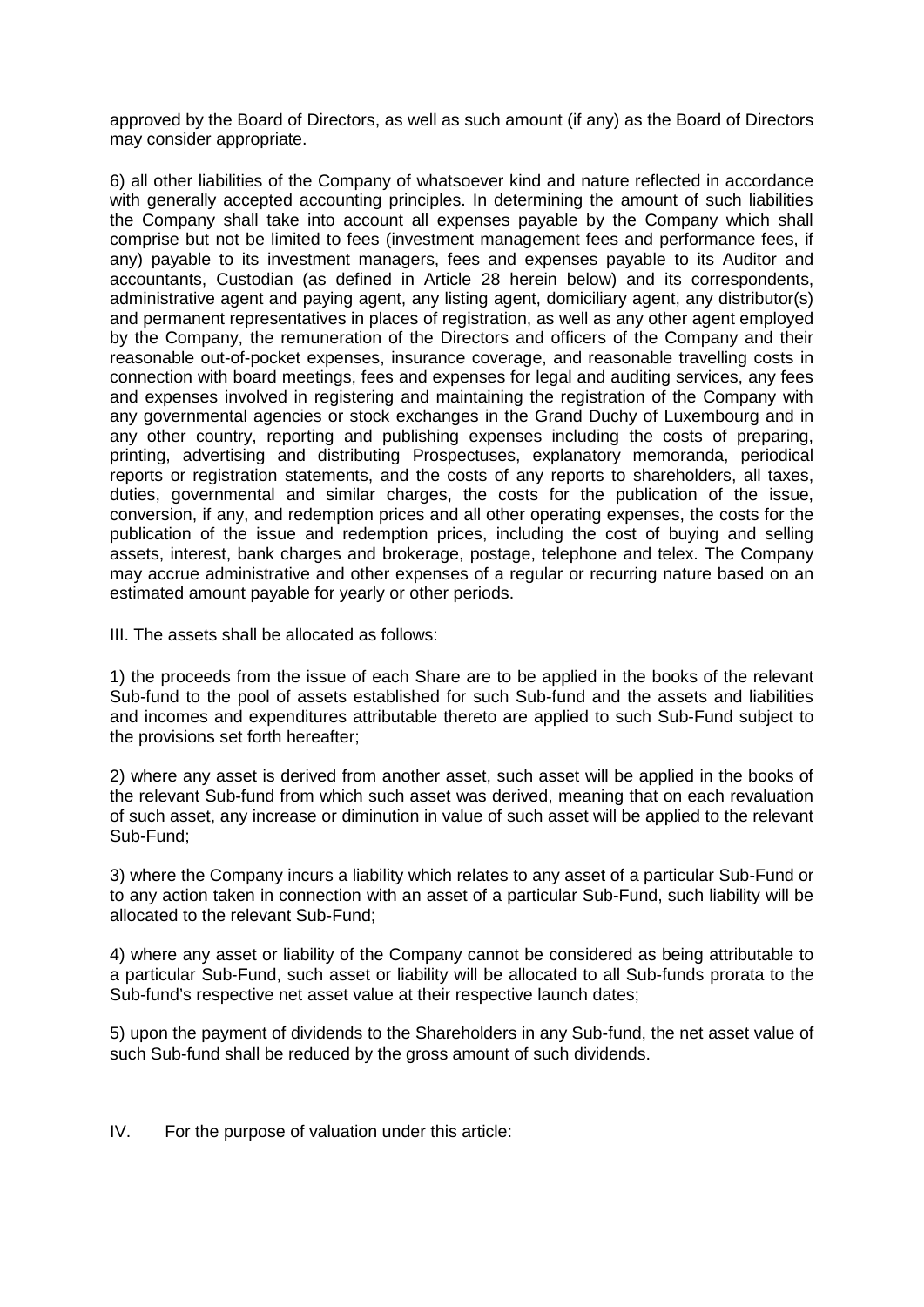(a) shares of the relevant Sub-fund in respect of which the Board has issued a redemption notice or in respect of which a redemption request has been received, shall be treated as existing and taken into account on the relevant Valuation Day, and from such time and until paid, the redemption price therefore shall be deemed to be a liability of the Company;

(b) all investments, cash balances and other assets of any Sub-fund expressed in currencies other than the currency of denomination in which the net asset value of the relevant Sub-fund is calculated, shall be valued after taking into account the market rate or rates of exchange in force at the date and time for determination of the net asset value of shares;

(c) effect shall be given on any Valuation Day to any purchases or sales of securities contracted for by the Company on such Valuation Day, to the extent practicable; and

(d) where the Board is of the view that any conversion or redemption which is to be effected will have the result of requiring significant sales of assets in order to provide the required liquidity, the value may, at the discretion of the Board be effected at the actual bid prices of the underlying assets and not the last available prices. Similarly, should any subscription or conversion of shares result in a significant purchase of assets in the Company, the valuation may be done at the actual offer price of the underlying assets and not the last available price.

All valuation principles and calculations shall be interpreted and made in accordance with generally accepted accounting principles.

If the Board of Directors considers that the Net Asset Value calculated on a given Valuation Day is not representative of the true value of the Company's shares, or if, since the calculation of the Net Asset Value, there have been significant fluctuations on the stock exchanges concerned, the Board of Directors may decide to take into account these circumstances and to actualize the Net Asset Value on that same day. In these circumstances, all subscription, redemption and conversion requests received for that day will be handled on the basis of the actualized Net Asset Value with care and good faith.

### **Art 13**. **Pooling of assets**

The Board of Directors, acting in the best interest of the Company, may decide, in the manner described in the sales documents of the shares of the Company, that (i) all or part of the assets of the Company or of any Sub-Fund be co-managed on a segregated basis with other assets held by other investors, including other undertakings for collective investment and/or their sub-funds, or that (ii) all or part of the assets of two or more Sub-Funds of the Company be co-managed amongst themselves on a segregated or on a pooled basis.

#### **Art. 14. Suspension of calculation of the Net Asset Value per share, of the issue, conversion and redemption of shares**

Without prejudice to the legal causes of suspension, the Board of Directors of the Company may suspend at any time the determination of the Net asset Value per share of one or several Sub-Funds and the issue, redemption and conversion of shares in the following cases:

a) when any of the principal stock exchanges, on which a substantial portion of the assets of one or more Sub-Funds is quoted, is closed other than for ordinary holidays, or during which dealings therein are suspended or restricted;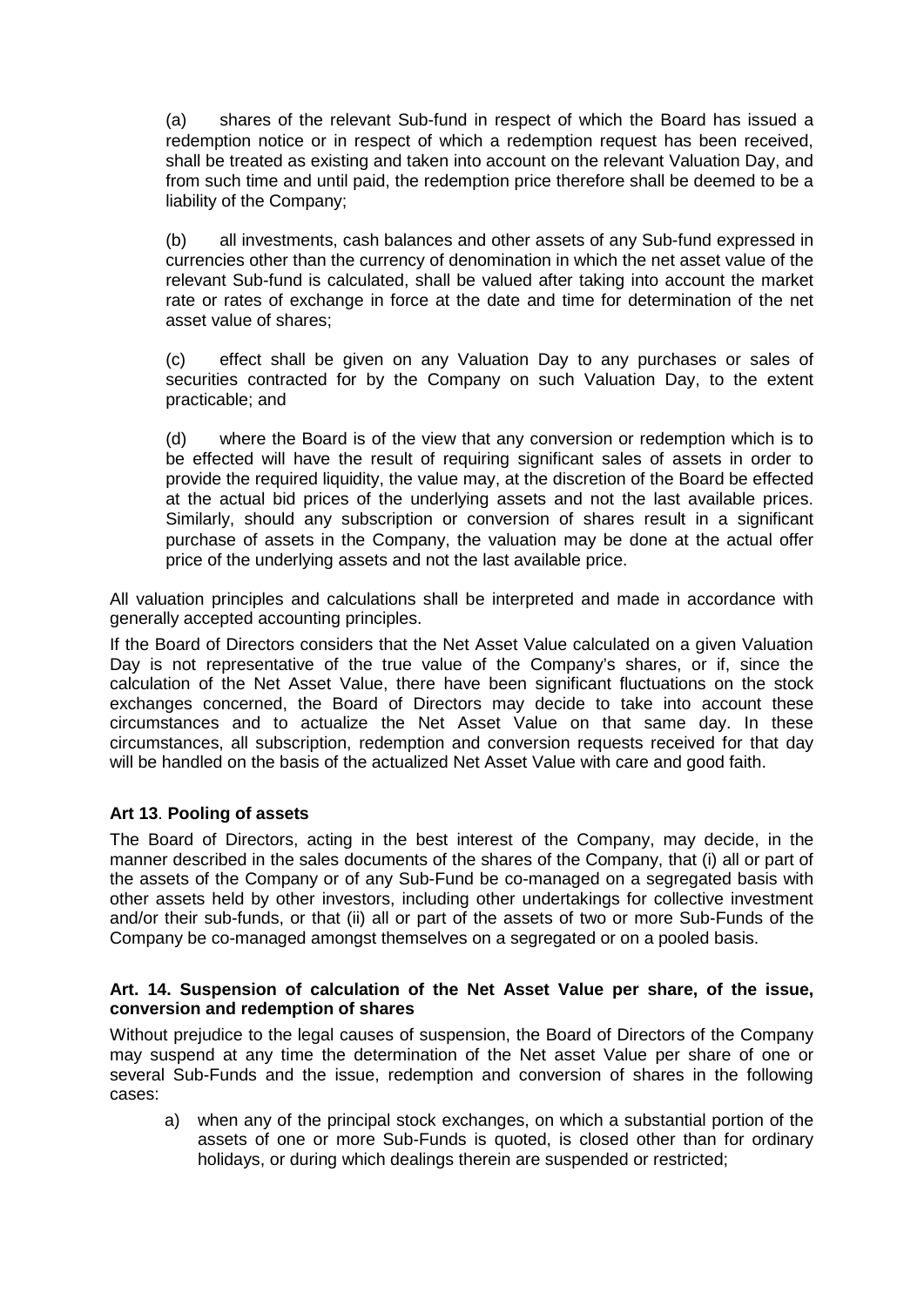- b) when the market of a currency, in which a substantial portion of the assets of one or more Sub-Fund(s) or Class(es) is denominated, is closed other than for ordinary holidays, or during which dealings therein are suspended or restricted;
- c) when any breakdown arises in the means of communication normally employed in determining the value of the assets of one or more Sub-Fund(s) or Class(es) of the Company or when for whatever reason the value of one of the Company's investments cannot be rapidly and accurately determined;
- d) when exchange restrictions or restrictions on the transfer of capital render the execution of transactions on behalf of the Company impossible, or when purchases or sales made on behalf of the Company cannot be carried out at normal exchange rates;
- e) when political, economic, military, monetary or fiscal circumstances which are beyond the control, responsibility and influence of the Company prevent the Company from disposing of the assets, or from determining the Net Asset Value, of one or more Sub-Fund(s) or Class(es) in a normal and reasonable manner;
- f) as a consequence of any decision to liquidate or dissolve the Company or one or several Sub-Fund(s);
- g) in the event of the publication (i) of the convening notice to a general meeting of shareholders at which a resolution to wind up the Company or any Sub-Fund is to be proposed, or of the decision of the Board of Directors to wind up one or more Sub-Funds, or (ii) to the extent that such a suspension is justified for the protection of the shareholders, of the notice of the general meeting of shareholders at which the merger of the Company or a Sub-Fund is to be proposed, or of the decision of the Board of Directors to merge one or more Sub-Funds;
- h) where the master UCITS of a feeder Sub-Fund temporarily suspends the repurchase, redemption or subscription of its units/shares, whether on its own initiative or at the request of its competent authorities, or
- i) any other circumstances beyond the control of the Board of Directors as determined by the Directors in their discretion.

In case of suspension of such calculation, the Company shall immediately inform in an appropriate manner the shareholders who have requested the subscription, redemption or conversion of shares in this or these Sub-Funds.

Any suspension of the calculation of the Net Asset Value of the shares in one or several Sub-Funds shall be published, if appropriate, by any appropriate ways.

During the suspension period, shareholders may cancel any application filed for the subscription, redemption or conversion of shares. In the absence of such cancellation, the shares shall be issued, redeemed or converted by reference to the first calculation of the Net Asset Value carried out following the close of such suspension period.

In exceptional circumstances which may be detrimental to the shareholders' interests (for example large numbers of redemption, subscription or conversion requests, strong volatility on one or more markets in which the Sub-Fund(s) or Class(es) is (are) invested), the Board of Directors reserves the right to postpone the determination of the Net Asset Value of this (these) Sub-Fund(s) or Class(es) until the disappearance of these exceptional circumstances and if the case arises and to postpone subscription, redemption or conversion requests, until any essential sales of securities on behalf of the Company have been completed.

In such cases, subscriptions, redemption requests and conversions of shares which were suspended simultaneously will be satisfied on the basis of the first Net Asset Value calculated thereafter.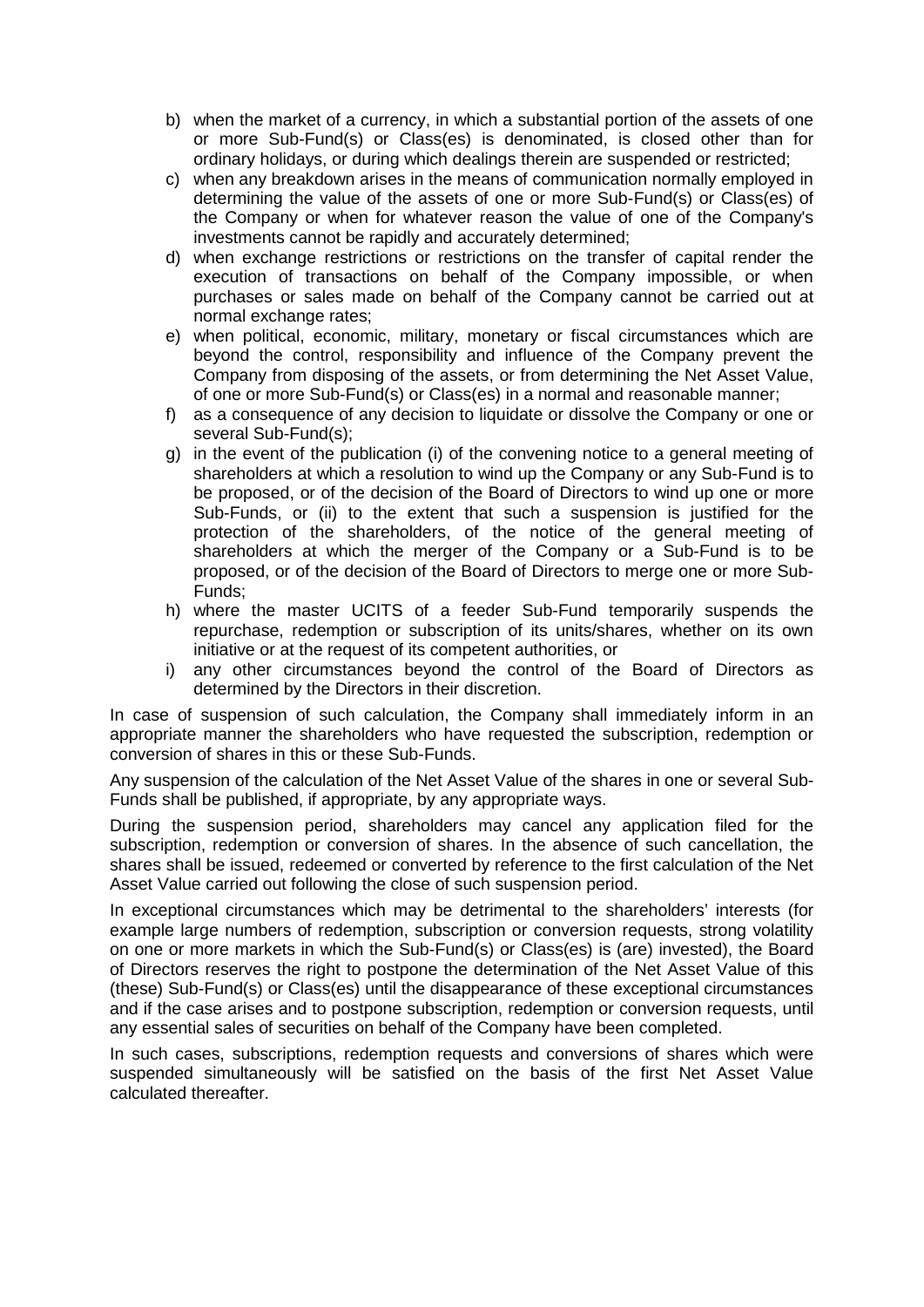### **Art. 15. General meetings of shareholders**

The meeting of shareholders of the Company validly set up shall represent all the shareholders of the Company. Its resolutions shall be binding upon all shareholders of the Company regardless of the Sub-Fund and Classes of Shares held by them. It shall have the broadest powers to order, carry out or ratify all acts relating to the operations of the Company.

The annual general meeting of shareholders shall be held, in accordance with Luxembourg law, at the registered office of the Company or at any such other place in the municipality of the registered office, as shall be specified in the notice of meeting, on the last Wednesday in the month of April at 2.00 p.m. (Luxembourg time). If this day is not a bank business day in Luxembourg, the annual general meeting shall be held on the next following bank business day in Luxembourg. The annual general meeting can be held abroad if, in the absolute and final judgment of the Board ofDirectors, exceptional circumstances require this relocation.

The other general meetings of shareholders shall be held at a date, time and place specified in the convening notices.

Decisions concerning the general interest of the Company's shareholders are taken during a general meeting of all the shareholders and decisions concerning specific rights of the shareholders of one Sub-Fund or Class of Shares shall be taken during a general meeting of this Sub-Fund or of this Class of Shares. Two or several Sub-Funds or Classes may be treated as one single Sub-Fund or Class if such Sub-Funds or Classes are affected in the same way by the proposals requiring the approval of shareholders of the relevant Sub-Funds or Classes.

The quorum and notice periods required by law shall govern the convening and the conduct of the meetings of shareholders of the Company, unless otherwise provided herein.

The convening notices to general meetings of shareholders may provide that the quorum and the majority at the general meeting shall be determined according to the shares issued and outstanding at midnight (Luxembourg time) on the fifth day prior to the general meeting (referred to as "Record Date"). The rights of a shareholder to attend a general meeting and to exercise the voting rights attaching to his shares are determined in accordance with the shares held by this shareholder at the Record Date.

Each whole share of each Sub-Fund and of each Class, regardless of its net asset value, is entitled to one vote, subject to the restrictions contained in these Articles of Incorporation. Shareholder may vote either in person or through a written proxy to another person who need not to be a shareholder and may be a Director, or by means of a dated and duly completed form which must include the information as set out herein.

Except as otherwise required by law or as otherwise provided herein, resolutions at a meeting of shareholders duly convened will be passed by a simple majority of those present and voting.

Shareholders may also vote by proxy. The Board of Directors may in its absolute discretion indicate in the convening notice that the proxy must include information in addition to the following information: the name of the Company, the name of the shareholder as it appears in the register of shareholders; the place, date and time of the meeting; the agenda of the meeting; an instruction as to how the shareholder wishes the proxyholder to vote.

In order for the votes expressed by such proxy to be taken into consideration for the determination of the quorum, the proxy must be received by the Company or its appointed agent before the date specified therein.

The Board of Directors may determine all other conditions that must be fulfilled by shareholders for them to take part in any meeting of shareholders.

Shareholders taking part in a meeting through video-conference or through other means of communication allowing their identification are deemed to be present for the computation of the quorums and votes. The means of communication used must allow all the persons taking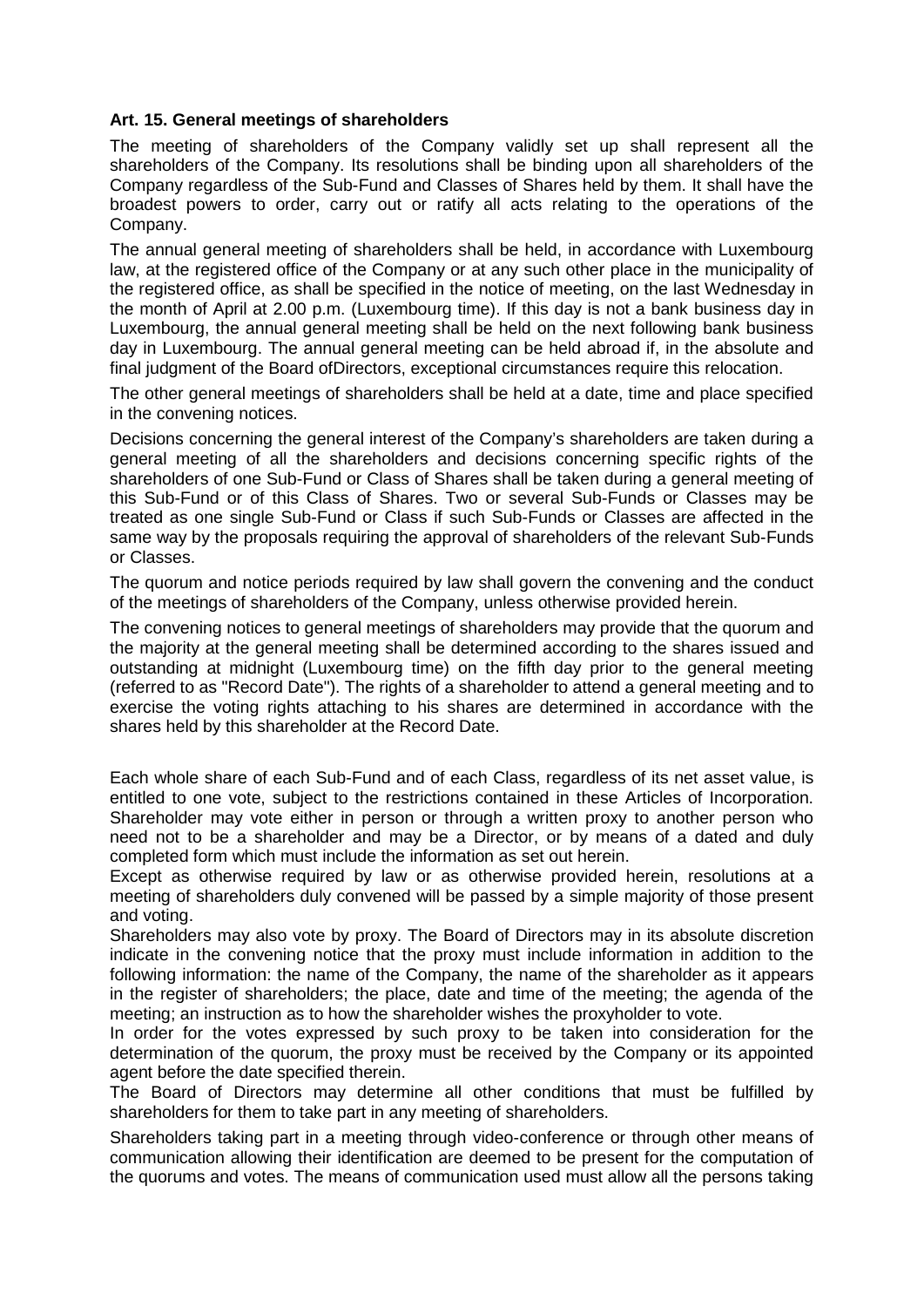part in the meeting to hear one another on a continuous basis and must allow an effective participation of all such persons in the meeting.

Co-owners, usufructuaries and bare-owners, creditors and secured debtors shall be respectively represented by a single and same person. Except as otherwise required by law or as otherwise provided herein, resolutions at meetings of shareholders shall be passed by a simple majority of the validly cast votes of shareholders, which for the avoidance of doubt shall not include abstention, nil vote and blank ballot paper.

Shareholders shall meet upon call by the Board of Directors, pursuant to a notice setting forth the name of the Company, the location, date, and time of the meeting, presence and quorum requirements and the agenda, published in accordance with the Luxembourg law.

The agenda is prepared by the Board of Directors which, if the meeting is convened following a written demand from the shareholders, as it is foreseen by law, shall take into account the items that shall be asked to be examined by the meeting.

Nevertheless, if all shareholders are present or represented and if they state that they know the agenda, the meeting may be held without prior publication.

The minutes of general meetings are signed by the members of the bureau and by the shareholders who so request. Copies or extracts of such minutes, which need to be produced in judicial proceedings or otherwise shall be signed by:

- either 2 directors;

- or by the persons authorized by the Board of Directors.

### **Art. 16. Directors**

The Company shall be managed by a Board of Directors composed of not less than three members. The members of the Board of Directors shall not necessarily be shareholders of the Company.

The Directors shall be elected at the annual general meeting of shareholders and for the first time after the incorporation of the Company, for a period ending at the next annual general meeting and until their successors are elected and qualify. The Directors shall be eligible for re-election.

If a legal entity is appointed as Director, such legal entity must designate a physical person as its permanent representative who shall perform this role in the name and on behalf of the legal entity. The relevant legal entity may only remove its permanent representative if it appoints his successor at the same time.

In this respect, a third party shall have no right to demand the justification of powers; the mere qualification of representative or of delegate of the legal entity being sufficient.

The term of office of outgoing directors not re-elected shall end immediately after the general meeting which has proceeded to their replacement.

Any director may be removed with or without cause or be replaced at any time by resolution adopted by the general meeting of the shareholders.

In the event of a vacancy in the office of a Director because of death, retirement, dismissal or otherwise, the remaining Directors may appoint, at the majority of votes, a Director to temporarily fill such vacancy until the next meeting of shareholders which shall ratify such appointment.

### **Art. 17. Chairmanship and Board Meetings**

The Board of Directors shall choose from among its members a chairman and may choose from among its members one or more vice-chairmen. It may also appoint a secretary who need not be a Director, who shall be responsible for keeping the minutes of the meetings of the Board of Directors and of the shareholders.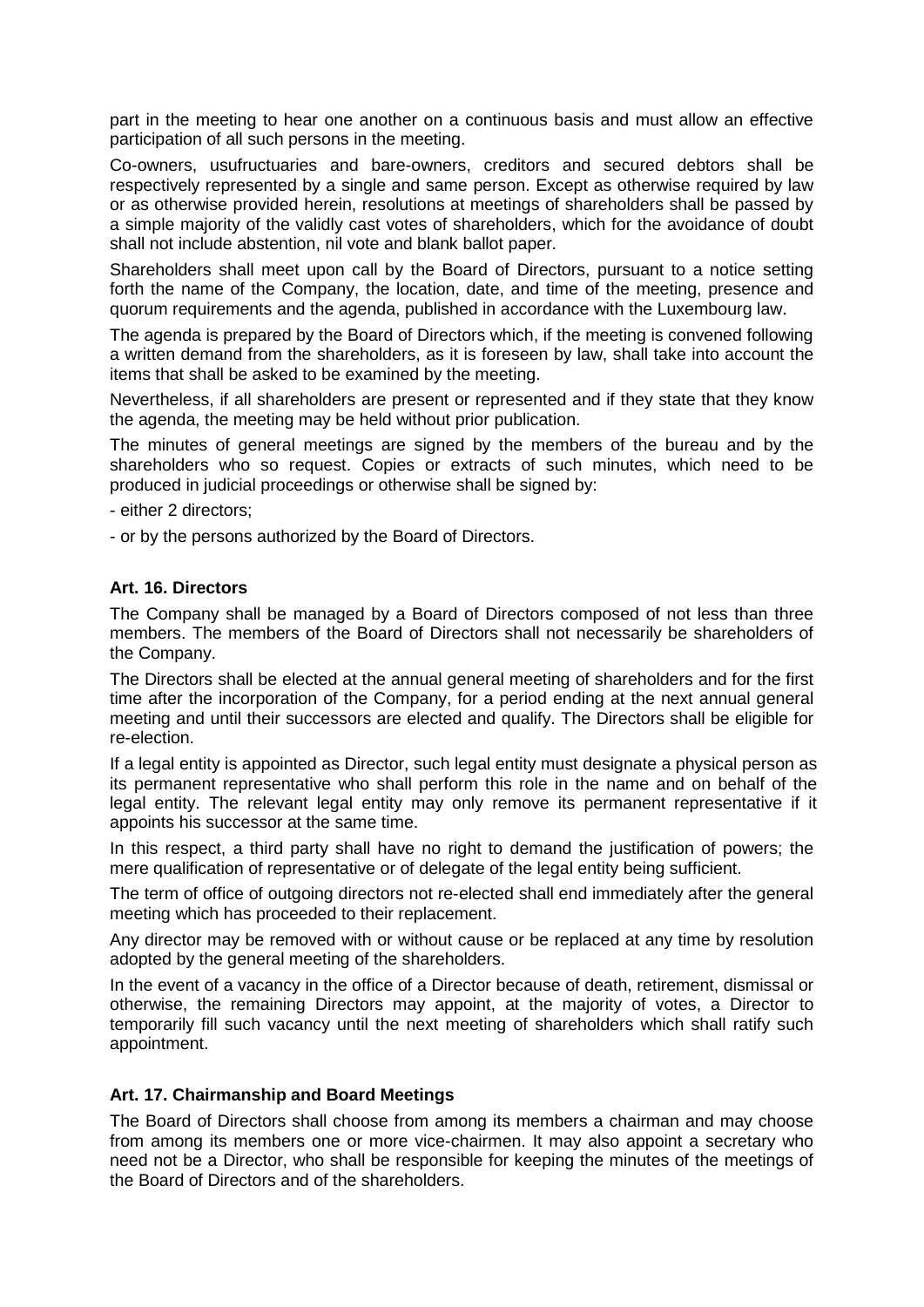The Board of Directors shall meet upon call by the chairman or any two Directors, at the place, date and time indicated in the notice of meeting.

The meeting will be duly held without prior notice if all the directors are present or duly represented.

Any Director may act at any meeting by appointing another Director as his proxy, in writing, by telefax or any other similar written means of communication. Any director may represent one or more of his colleagues. Directors may also cast their vote in writing by telefax or any other similar written means of communication.

The Directors may only act at duly convened meetings of the Board of Directors. Directors may not bind the Company by their individual acts, except as specifically permitted by resolution of the Board of Directors.

The Board of Directors meets under the presidency of its chairman, or in his absence, the Board of Directors may appoint another director to chair such meetings.

The Board of Directors can deliberate or act validly only if at least half of the total number of directors is present or represented. Resolutions are taken by a majority vote of the Directors present or represented at such meeting. In the event that, at any Board of Directors meeting, the number of votes for and against a resolution are equal, the chairman or in his absence the chairman pro tempore of the meeting shall have a casting vote.

Any Director may participate at a meeting of the Board of Directors by conference call or video-conference or by other similar means of communication whereby all persons participating in a meeting can hear one another on a continuous basis and allowing an effective participation of all such persons at the meeting. The participation to a meeting by such means of communication is equivalent to a physical presence at such meeting. A meeting held through such means of communication is deemed to be held at the registered office of the Company.

Notwithstanding the clauses mentioned here above, a resolution from the Board of Directors may also be passed via a circular resolution. This resolution shall be approved by all the Directors whose signatures shall be either on a single document or on several copies of it. Such a resolution shall have the same validity and force as if it had been taken during a meeting of the Board of Directors, legally convened and held.

The minutes of the meetings of the Board of Directors shall be signed by the chairman or in his absence, by the chairman pro tempore who chaired such meeting. Copies or extracts of such minutes, intended to be produced in judicial proceedings or otherwise, shall be signed by the chairman, by the secretary, or by any two Directors or by any person authorized by the Board of Directors.

### **Art. 18. Powers of the Board of Directors**

The Company will be bound by the joint signature of any two Directors or by the joint or single signature of any Director or officer to whom authority has been delegated by the Board of Directors. All powers not expressly reserved by law or by the present Articles of Incorporation to the general meeting of shareholders are within the scope of competence of the Board of Directors.

#### **Art. 19. Investment Policy**

The Board of Directors, based upon the principle of risk spreading, has the power to determine the investment policies and strategies to be applied in respect of each Sub-Fund and the course of conduct of the management and business affairs of the Company, within the restrictions as shall be set forth by the Board of Directors in compliance with applicable laws and regulations, including in particular in compliance with the provisions of Part I, chapter 5 of the Law of 2010.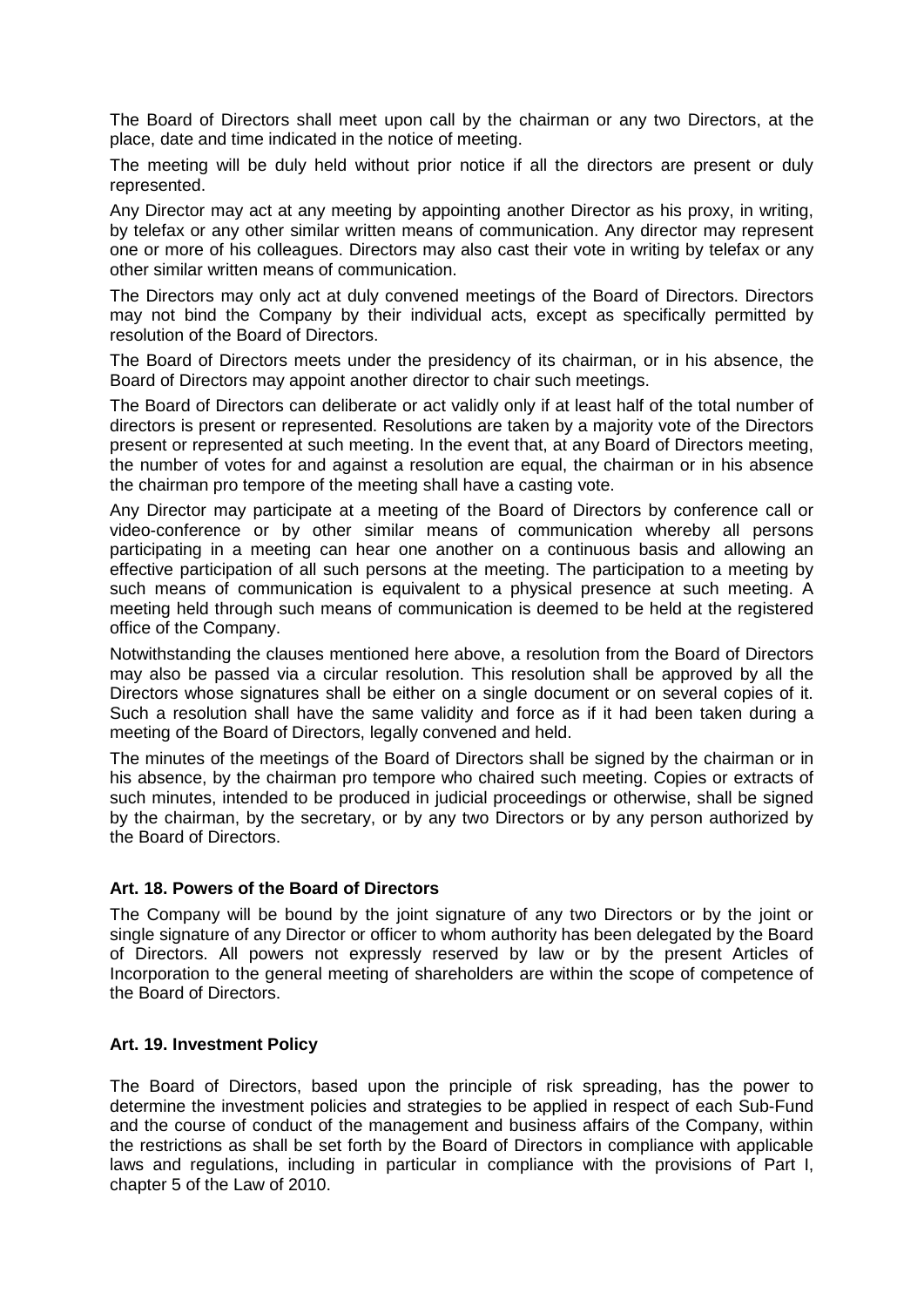Within those restrictions, the Board of Directors may decide that investments be made in:

- a) Transferable Securities or Money Market Instruments (within the meaning of the Law of 2010);
- b) shares or units of other UCI, including shares or units of a master fund qualified as a UCITS;
- c) deposits with credit institutions, which are repayable on demand or have the right to be withdrawn and which are maturing in no more than twelve (12) months;
- d) financial derivative instruments;
- e) Shares issued by one or several other Sub-Funds of the Company, under the conditions provided for by the Law of 2010.

The investment policy of the Company may replicate the composition of an index of securities or debt securities recognized by the Luxembourg supervisory authority.

The Company may in particular purchase the above mentioned assets on any Regulated Market of a state of Europe, being or not a Member State, a state of America, Africa, Asia, Australia or Oceania.

The Company may also invest in recently issued Transferable Securities and Money Market Instruments, provided that the terms of issue include an undertaking that application will be made for admission to official listing on a Regulated Market and that such admission be secured within one year of issue.

In accordance with the principle of risk spreading, the Company is authorised to invest up to 100% of the net assets attributable to each Sub-Fund in Transferable Securities and/or Money Market Instruments issued or guaranteed by an EU member state, its local authorities, another member state of the OECD, such non-member state(s) of the OECD as set out in the Prospectus, or public international bodies of which one or more member states of the EU are members being provided that if the Company uses the possibility described above, it shall hold, on behalf of each relevant Sub-Fund, securities belonging to six different issues at least. The securities belonging to one issue cannot exceed 30% of the total net assets attributable to that Sub-Fund.

The Board of Directors, acting in the best interest of the Company, may decide, in the manner described in the Prospectus, that (i) all or part of the assets of the Company or of any Sub-Fund be co-managed on a segregated basis with other assets held by other investors, including other undertakings for collective investment and/or their sub-funds; or that (ii) all or part of the assets of two or more Sub-Funds of the Company be co-managed amongst themselves on a segregated or on a pooled basis.

Investments of each Sub-Fund of the Company may be made either directly or indirectly through wholly-owned subsidiaries, as the Board of Directors may from time to time decide and as described in the Prospectus. Reference in these Articles to "investments" and "assets" shall mean, as appropriate, either investments made and assets beneficially held directly or investments made and assets beneficially held indirectly through the aforesaid subsidiaries.

The Company is authorised (i) to employ techniques and instruments relating to Transferable Securities and Money Market Instruments provided that such techniques and instruments may be used for hedging purposes, for the purpose of efficient portfolio management or for investment purposes and (ii) to employ techniques and instruments intended to provide protection against exchange risks in the context of the management of its assets and liabilities.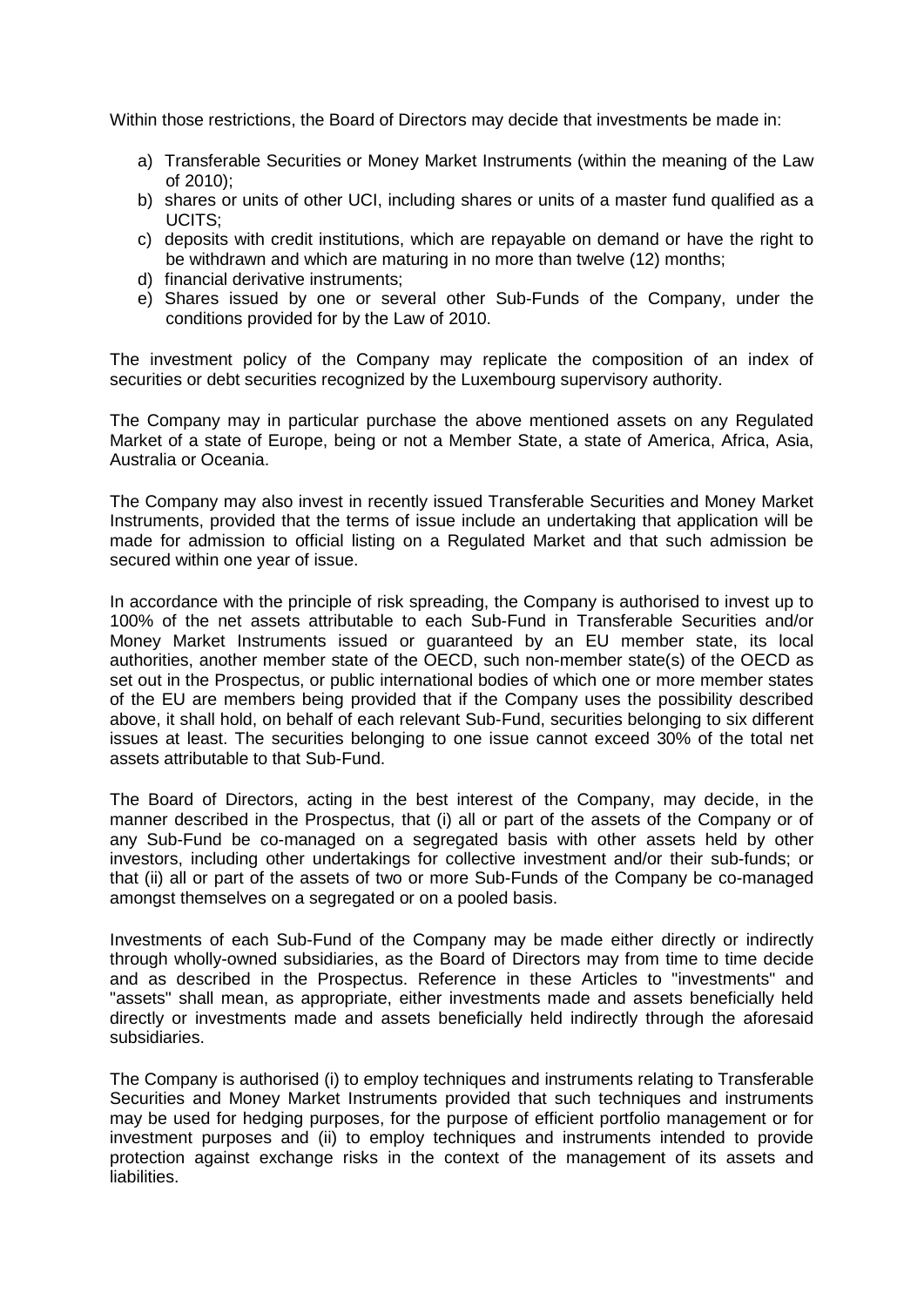### **Art. 20. Daily Management**

The Board of Directors from time to time may appoint the officers of the Company, including a general manager, a secretary, and any assistant general managers, assistant secretaries or other officers considered necessary for the operation and management of the Company. Any such appointment may be revoked at any time by the Board of Directors. Officers need not be Directors or shareholders of the Company. The officers appointed, unless otherwise stipulated in these Articles of Incorporation, shall have the powers and duties given them by the Board of Directors.

The Board of Directors may delegate its powers to conduct the daily management and affairs of the Company and its powers to carry out acts in furtherance of the corporate policy and purpose, to physical persons or corporate entities which need not be members of the Board of Directors. The Board of Directors may also delegate any of its powers, authorities and discretions to any committee, consisting of such person or persons (whether a member or members of the Board of Directors or not) as it thinks fit.

### **Art. 21. Representation - Judicial acts and actions - Commitments of the Company**

The Company will be legally represented:

- either by the chairman of the Board of Directors; or
- jointly by two Directors; or

- by the representative(s) in charge of the daily management and/or the general manager and/or the general secretary acting together or separately, up to the limit of their powers as determined by the Board of Directors.

Besides, the Company will be validly committed by specially authorized agents within the limits of their mandates.

Legal actions, in a capacity as either claimant or defendant, shall be followed up in the name of the Company by a member of the Board of Directors or by the representative appointed to that effect by the Board of Directors.

The Company will be bound by the joint signature of any two Directors or by the joint or single signature of any Director or officer to whom authority has been delegated by the Board of Directors.

# **Art. 22. Invalidation Clause and Transactions with Connected Persons**

No contract or other transaction between the Company and other companies or firms shall be affected or invalidated by the fact that any one or more of the Directors or officers of the Company is interested in such other firm or company or by the fact that he would be a director, partner, manager or employee of it. Any Director or officer of the Company who serves as a director, officer or employee of any company or firm with which the Company contracts or otherwise engages in business shall not be prevented, by reason of such an affiliation with such other company or firm but subject as hereinafter provided, from considering, voting and acting upon any matters with respect to such contract or other business.

In the event that any Director or officer of the Company would have a personal interest in a transaction of the Company, such Director or officer shall make known to the Board of Directors such personal interest and he shall not consider or vote on any such transaction; and such transaction and such Director's or manager's personal interest shall be reported to the next general meeting of shareholders.

The term "personal interest", as used in the preceding sentence, shall not include any relationship with or interest in any matter, position or transaction involving Coeli AB or any subsidiary or affiliate thereof or such other corporation or entity as may from time to time be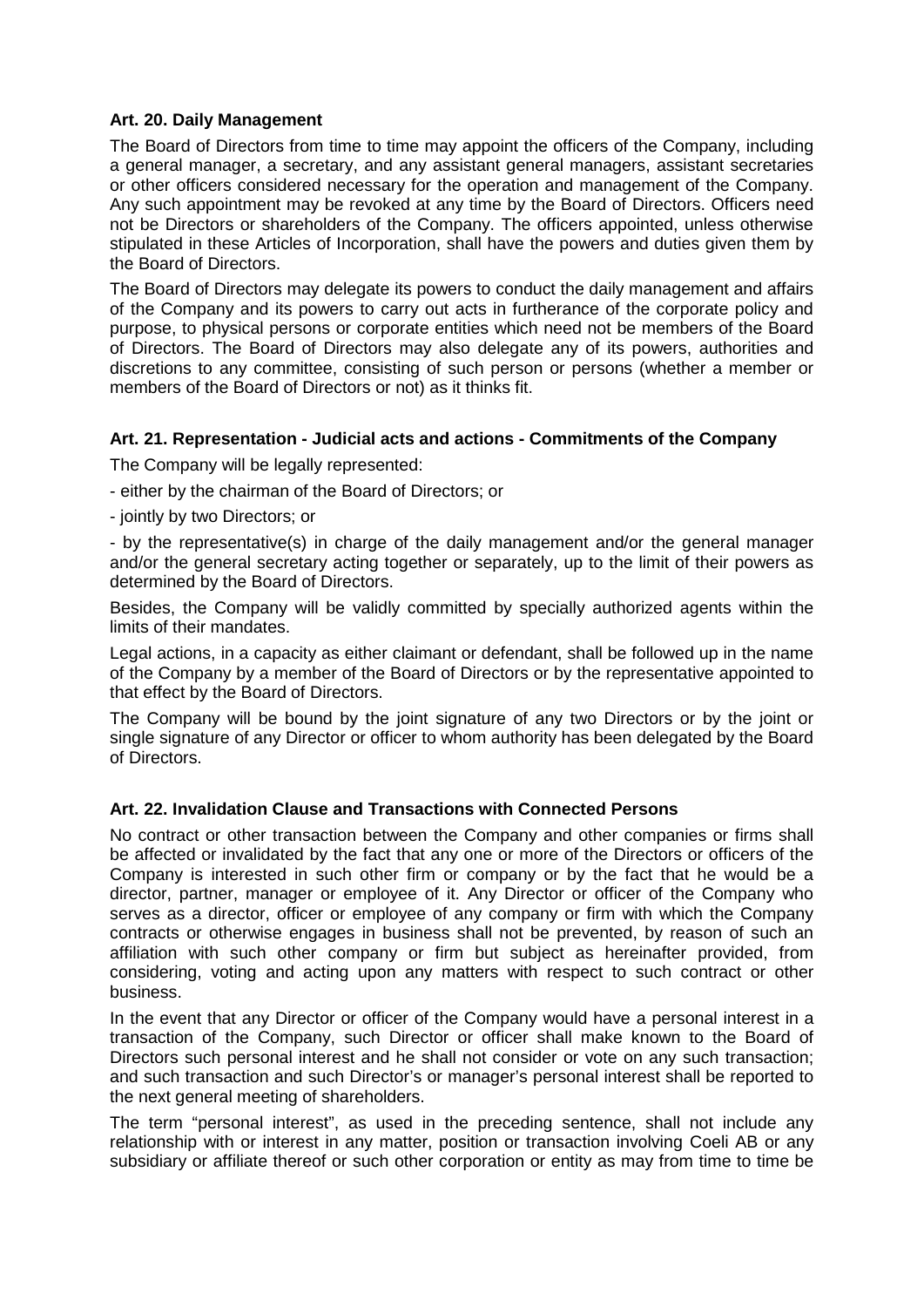determined by the Board of Directors unless such a "personal interest" is considered to be a conflicting interest by applicable laws and regulations.

All transactions carried out by or on behalf of the Company must be at arm's length and executed on the best available terms.

### **Art. 23. Indemnifications**

The Company may indemnify any Director or officer, and his heirs, executors and administrators, against expenses reasonably incurred by him in connection with any action, suit or proceeding to which he may be made a party by reason of his being or having been a director or officer of the Company or, at its request, of any other company of which the Company is a shareholder or creditor and from which he is not entitled to be indemnified. Such person shall be indemnified in all circumstances except in relation to matters as to which he shall be finally adjudged in such action, suit or proceeding to be liable for negligence or misconduct; in the event of a settlement, any indemnity shall be provided only in connection with such matters covered by the settlement as to which the Company is advised by its counsel that the person to be indemnified did not commit such a breach of duty. The foregoing right of indemnity shall not exclude other rights to which he may be entitled.

### **Art. 24. Auditor**

In accordance with the Law, the Company shall appoint an independent auditor ("*Réviseur d'Entreprises agréé*"). The independent auditor shall be elected by the annual general meeting of shareholders and serve until its successor shall have been elected and shall be remunerated by the Company.

### **Art. 25. Custody of the assets of the Company**

The Company shall enter into a custodian agreement with a bank which shall satisfy the requirements of the Luxembourg laws and the Law of 2010 (the "Custodian"). All securities, cash and other assets of the Company are to be held by or to the order of the Custodian who shall assume towards the Company and its shareholders the responsibilities provided by the laws.

In the event of the Custodian desiring to retire, the Board of Directors shall use their best endeavours to find within two months a corporation to act as custodian and upon doing so the Board of Directors shall appoint such corporation to be custodian in place of the retiring Custodian. The Board of Directors may terminate the appointment of the Custodian but shall not remove the Custodian unless and until a successor custodian shall have been appointed in accordance with this provision to act in the place thereof.

### **Art. 26. Investment advisers and managers**

The Company may conclude under its overall control and responsibility one or several management or advisory agreements with any Luxembourg or foreign entity by which such entity or any other previously approved company shall provide the Company with advice, recommendations and management services regarding the investment policy of the Company in accordance with the Law of 2010 and with the present Articles of Incorporation. In the event of termination of said agreements in any manner whatsoever, the Company will, if applicable, change its name forthwith upon the request of any investment adviser(s) or manager(s) to another name not resembling the one specified in Article 1 hereof.

### **Art. 27. Accounting year - Annual and periodical report.**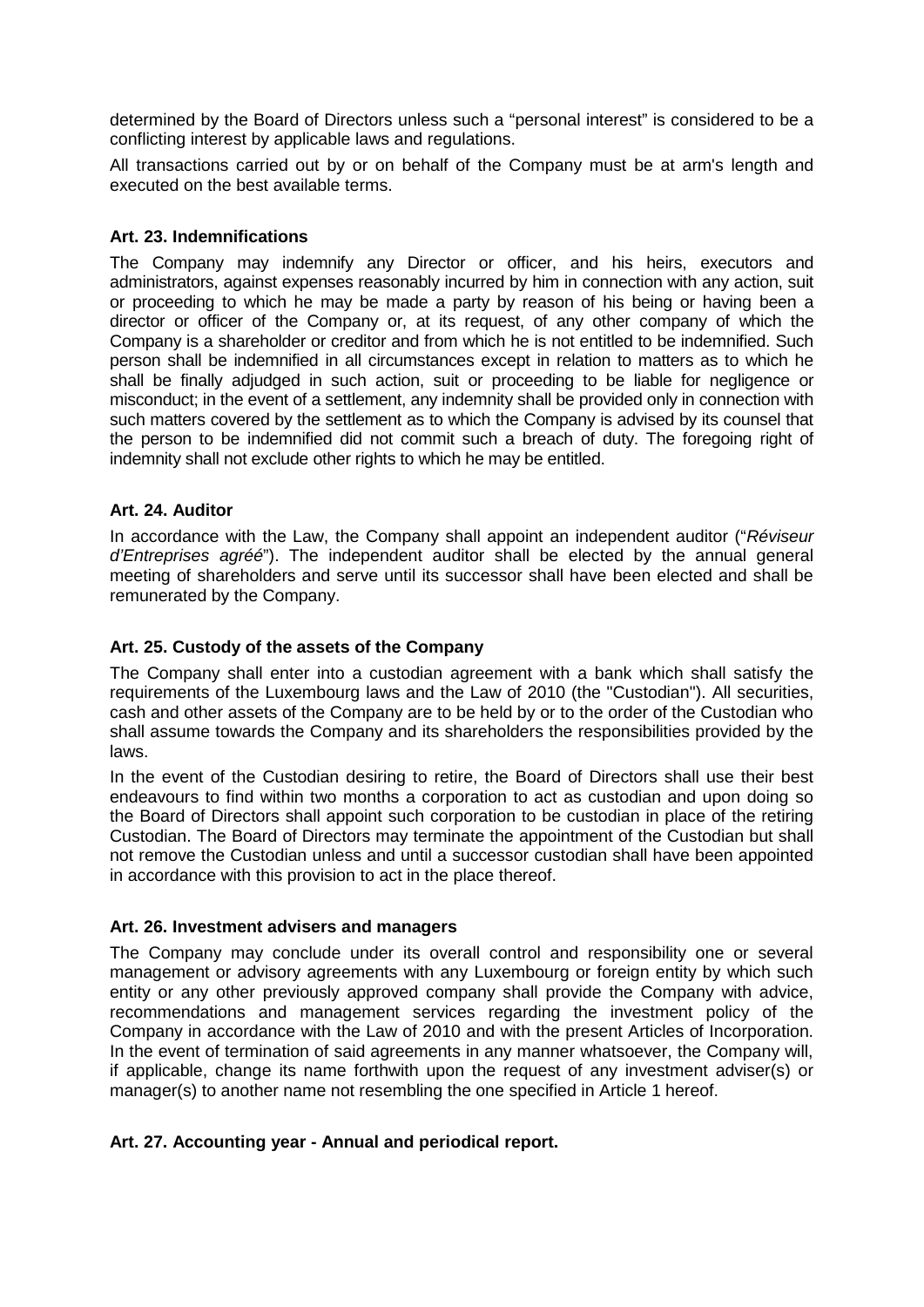The accounting year of the Company shall begin on January  $1<sup>st</sup>$  of each year and shall terminate on the last day of December of same year. The consolidated accounts of the Company shall be expressed in Euros.

Where there shall be different Sub-Funds, as provided for by Article 5 of these Articles of Incorporation, and if the accounts within such sub-funds are kept in different currencies, such accounts shall be converted into Euros and added together for the purpose of determining the accounts of the Company.

### **Art. 28. Allocation of the annual result**

Upon the Board of Directors' proposal and within legal limits, the general meeting of shareholders of the Class(es) issued in any Sub-Fund shall determine how the results of such Sub-Fund shall be allocated and may from time to time declare or authorize the Board of Directors to declare distributions.

For each Class or Classes of shares entitled to distributions, the Board of Directors may decide to pay interim dividends in compliance with the conditions set forth by law.

Payments of distributions to holders of registered shares shall be made to such shareholders at their addresses recorded in the register of shareholders. Payments of distributions to holders of bearer shares shall be made upon presentation of the dividend coupon to the agent or agents thereto designated by the Company.

Distributions may be paid in such currency and at such time and place as the Board of Directors shall determine.

The Board of Directors may decide to distribute dividends in the form of new shares in lieu of cash dividends upon such terms and conditions as may be set forth by the Board of Directors.

Any declared distribution that has not been claimed by its beneficiary within five years of its attribution may not be subsequently reclaimed and shall revert to the Sub-Fund relating to the relevant Class(es) of shares.

The Board of Directors has all powers and may take all measures necessary for the implementation of this provision.

No interest shall be paid on a dividend declared by the Company and kept by it at the disposal of its beneficiary.

The payment of revenues shall be due for payment only if the currency regulations enable to distribute them in the country where the beneficiary lives.

### **Art. 29. Dissolution**

The Company may at any time be dissolved by a resolution of the general meeting subject to the quorum and majority requirements referred to in Article 30 of the present Articles of Incorporation.

In the event of a dissolution of the Company, the liquidation shall be carried out by one or several liquidators, who may be physical persons or legal entities represented by physical persons, designated by the general meeting of shareholders which shall determine their powers and their compensations.

If the capital of the Company falls below two thirds of the minimum legal capital, the Directors must submit the question of the dissolution of the Company to the general meeting for which no quorum shall be prescribed and which shall decide by simple majority of the shares present or represented at the meeting. If the capital falls below one fourth of the minimum legal capital, no quorum shall be prescribed but the dissolution may be resolved by shareholders holding one fourth of the shares presented at the meeting.